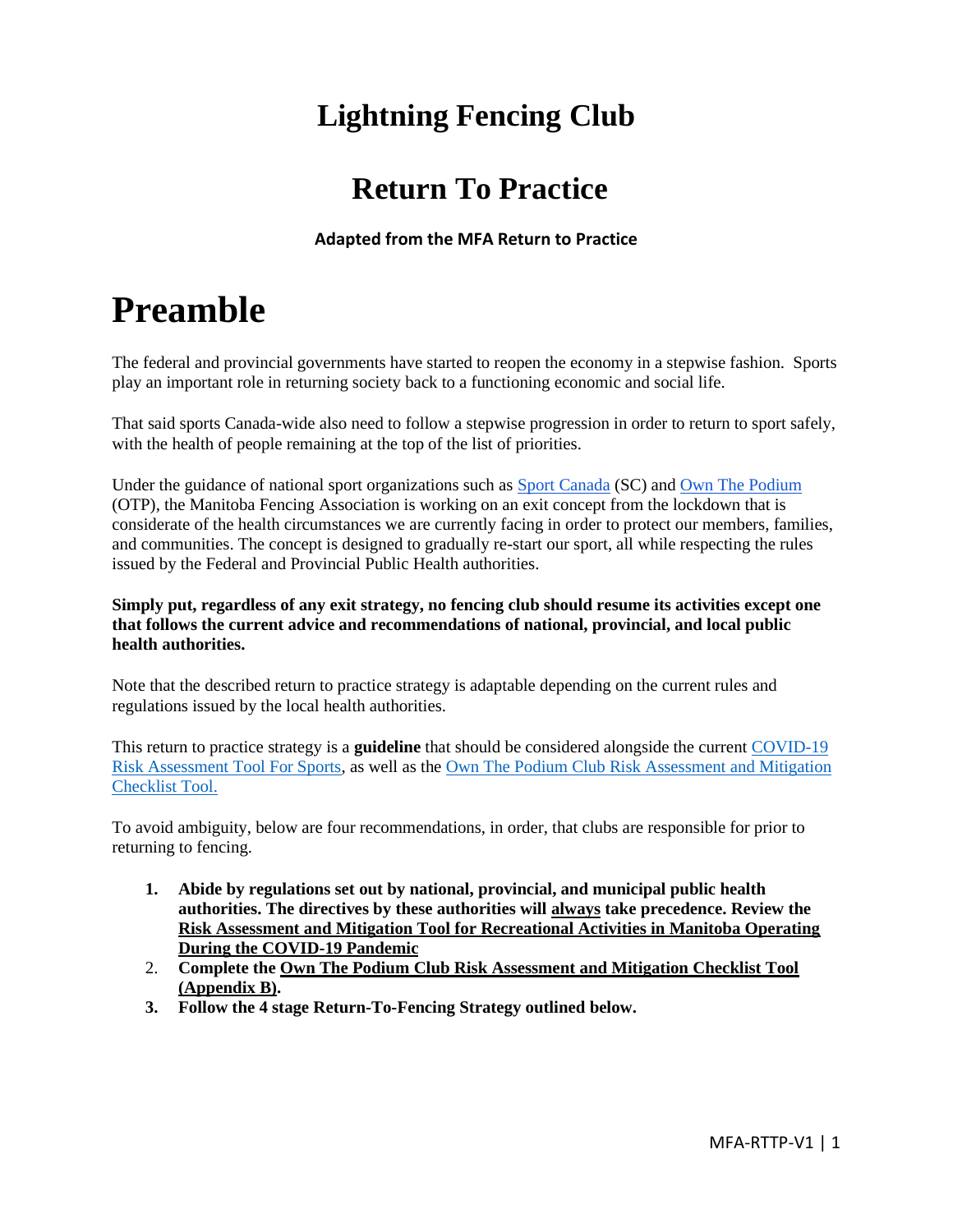# **Risk Evaluation, Triage, and Hygiene**

Throughout the 4 Stages, the following rules always remain in place:

## **1. Self-Assessment: before going to their training or competition session, each athlete & coach must complete a daily health self-assessment (this will be updated as symptoms change on the provincial screening document):**

#### Do I, or anyone in my household have any one of the following symptoms in the past 14 days?

- a) Symptoms of acute respiratory disease: Cough/Sore throat/Shortness of breath
- b) Fever or chills over 38 degrees
- c) Sudden loss of smell or taste
- d) Diarrhea/abdominal pain/vomiting
- e) Unexplained headache/body ache/fatigue
- f) Pinkeye.

#### **IF YES to any of the above symptoms: do not go to training/competition, follow the advice of local health authorities.**

Each athlete must inform their coach if the answer to the question above is YES. Clubs are responsible for collecting and documenting this information, and informing any individual who is present at the same time as the athlete who answered yes to the above question.

**Waivers or a health check via electronic means will be provided, and shall be submitted by the athlete or athlete's parent/guardian before athletes are admitted to class. All athletes must be registered to enter, or be a new member and not have attended more than twice.**

Consult **[Manitoba Shared Health](https://sharedhealthmb.ca/covid19/)** for updated health information.

## **2. An athlete or coach may not go to training if they answer YES to the above question**.

- a) If they have traveled outside of Canada in the past 14 days, this person must not return to the training facility until their self-isolation period is over, or have submitted proof of a negative result of a COVID19 test for the period in question.
- b) If they have been diagnosed with COVID-19, this person may not return to the training facility until 14 days from the onset of symptoms; if they still have symptoms at the end of the 14 days, the athlete may not return to training until they are clear of symptoms for 48 hours.
- c) If a household member is diagnosed with COVID-19, this person may not return to the training facility for 14 days after they were last in close contact with that family member. If the athlete is diagnosed with COVID-19 infection during that 14 days, they must follow the instructions outlined in a) above.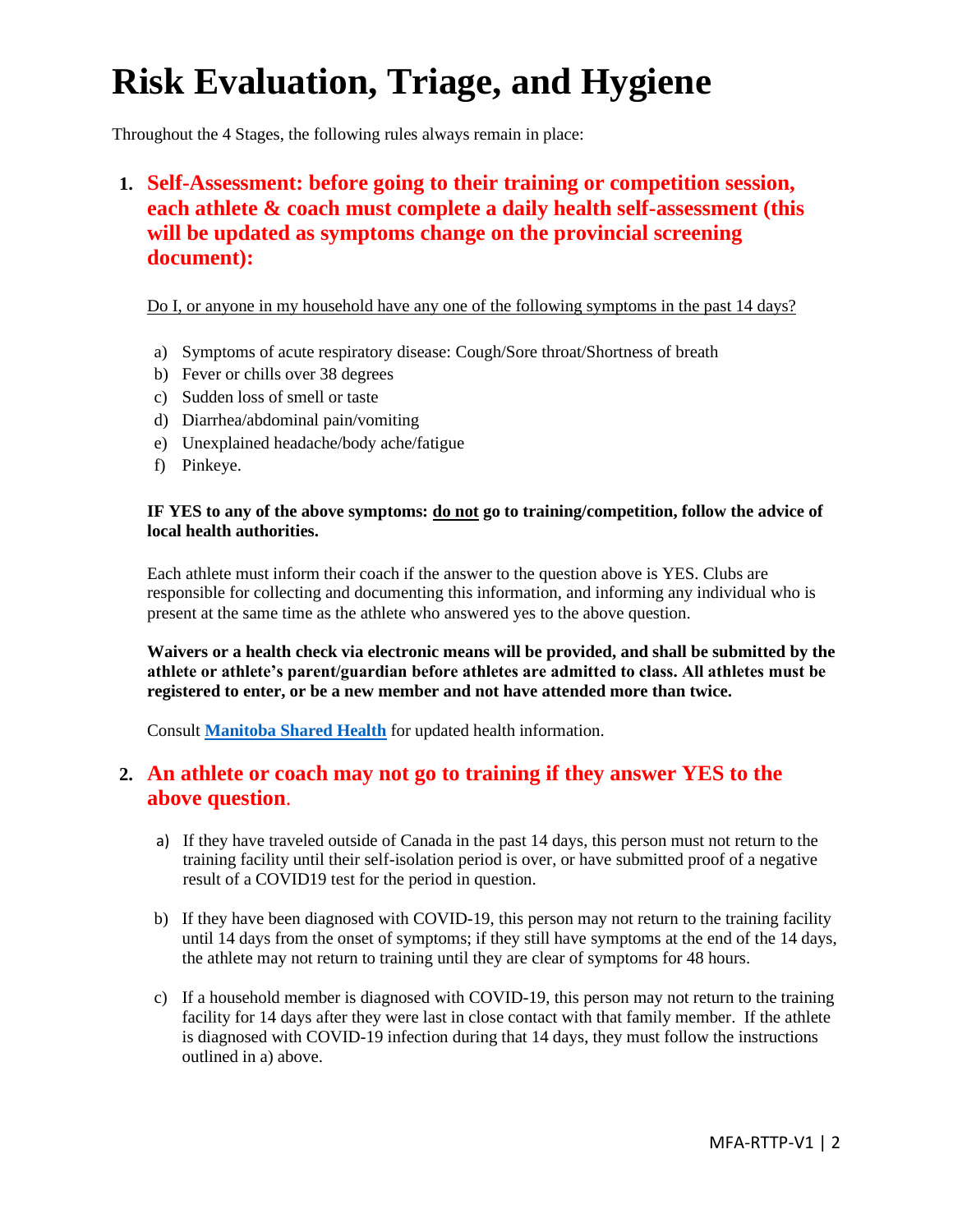- **3. Tracking Presences:** At each training session the club must keep track of: the **first name, last name, e-mail address, and phone number** of each person present at the training session and the date/time/duration of the training session [\(Sample Sign-In Sheet\)](https://docs.google.com/spreadsheets/d/1bTM435eExMW0KONkOMqEF64kfBTPbGtAapvb84qHX64/edit#gid=0). In addition, each individual must declare that
	- **a) They are not currently experiencing any COVID-19 symptoms by passing the Self Assessment outlined in #1**
	- **b) Neither they nor their household contain anyone diagnosed with COVID-19.**
	- **c) They have read and understood the "**Daily Covid-19 Attestation and Agreement**" document, and initialled in the "Declaration of Health" columns confirmation of this agreement**

These documents must be kept for at least **one year**. This allows clubs to keep track of individuals inside the facilities, and to expedite communication to members and provincial healthcare authorities should a positive case arise within the club. An individual responsible for this should be designated ahead of time to maintain record consistency. As participants or guardians must also initial in the Declaration of Health column, writing utensils must be sanitized after each use to minimize transmission. If the declaration is available by electronic means before the start of class, members still need to be logged in.

- **4. Athlete Safety:** athletes and coaches, must be highly considerate in protecting the safety of themselves and those around them.
- **5. Self-Isolation:** athletes and coaches must make the informed decision that [self-isolation](https://www.canada.ca/en/public-health/services/publications/diseases-conditions/covid-19-how-to-isolate-at-home.html) may need to be reinstated should an outbreak happen within their training group.

## **6. Club hygiene behaviors:**

- **o** Club owners, coaches, staff, affiliates, athletes, and parents should all be encouraged to [wear a](https://www.who.int/docs/default-source/epi-win/how-to-use-mask-v0-1-print.pdf?sfvrsn=64ba1493_2)  [face-mask,](https://www.who.int/docs/default-source/epi-win/how-to-use-mask-v0-1-print.pdf?sfvrsn=64ba1493_2) (or a scarf covering mouth and nose) to and from training.
- **o** Club owners, coaches, staff, affiliates, and parents **must** wear a face-mask at training.
- **o Wearing a facemask during training, where frequent adjustments are inevitable between water breaks and fencing mask usage, is at the discretion of the individual, and depends on the ability to maintain physical distance at all times. In common areas outside the gym space members are encouraged to wear a mask.**
- **o** Proper [hand hygiene](https://www.canada.ca/en/public-health/services/video/covid-19-hand-washing.html) must be performed i**mmediately before putting on** a mask, as well as **immediately after** removing the mask**.**
- **o** Any face-mask **adjustments** must be followed **immediately** by proper hand hygiene **without** cross-contamination to another surface (e.g. do *not* use the same hand to adjust the mask and open the bathroom door)**.**
- **o** Face-masks **should be changed** if they become soiled or wet to maintain proper function**.** Reusable masks must be placed **immediately** in a sealable container to launder at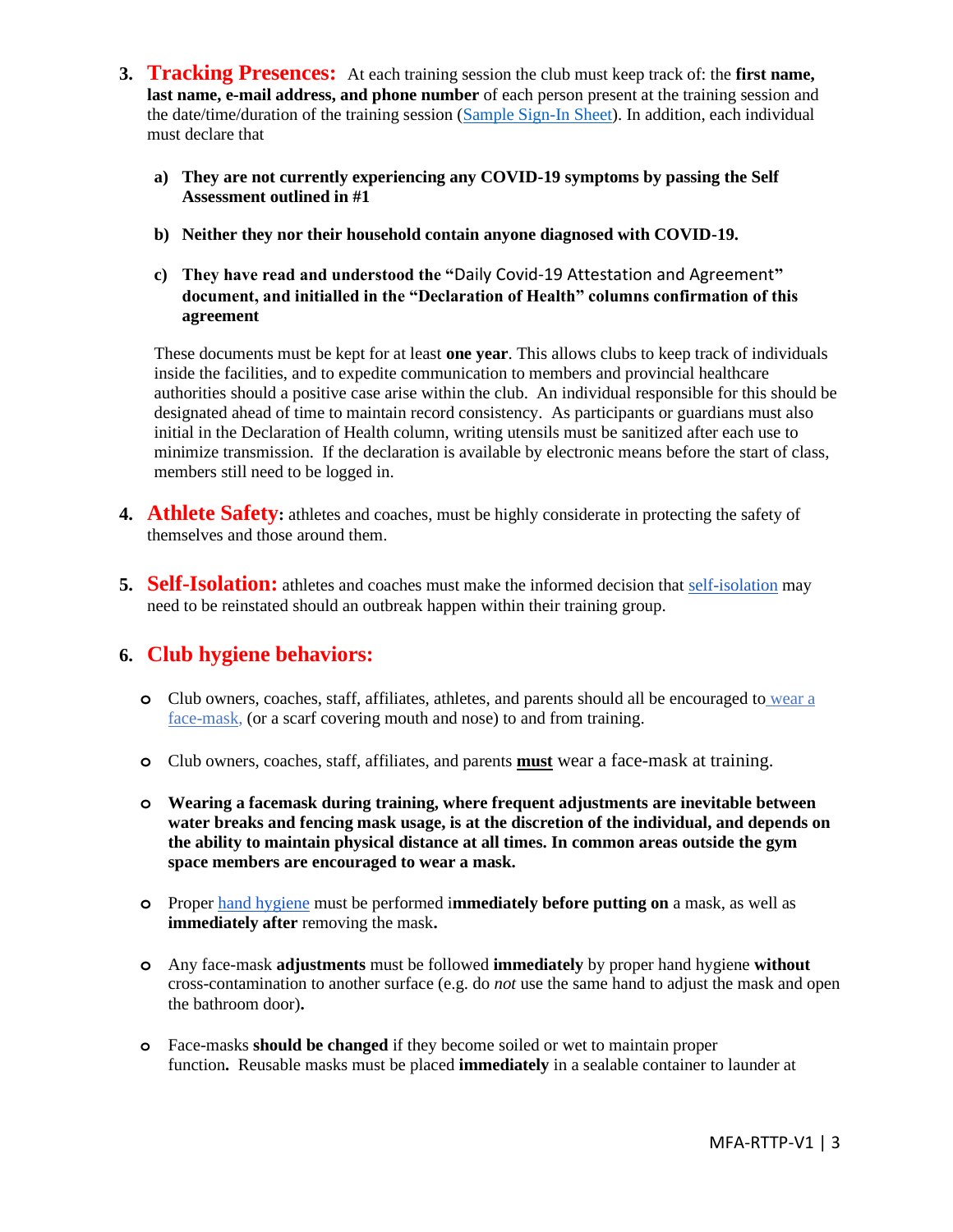home. Disposable masks must be **immediately** discarded directly into a **covered receptacle** after removal.

- **o** The club should remind members that the [mode of infection happens via droplet](https://www.gannett-cdn.com/presto/2020/03/25/USAT/16db0111-6a0e-4387-91ba-0a333ba2e03b-cough.png)  [transmission through the eyes, nose, and mouth.](https://www.gannett-cdn.com/presto/2020/03/25/USAT/16db0111-6a0e-4387-91ba-0a333ba2e03b-cough.png)
- **o** Clubs should be encouraged to display posters promoting covering of mouth while sneezing, [coughing, or heavy-breathing](https://files.constantcontact.com/028b6ad2201/95644e32-6c45-4332-8424-1dbb2e198652.pdf) as a strong reminder to reduce droplet-transmission to others.
- **o** Prior to the beginning of every class it is recommended the coach/instructor review point 7. Personal Hygiene portion of this document.
- **o** Clubs should have the contact number for their [local public health officer](https://www.gov.mb.ca/health/publichealth/contactlist.html) posted in the training space.

#### **MEDICAL OFFICER OF HEALTH**

Dr. Santina Lee 4050 – 300 Carlton St Winnipeg, MB R3B 3M9 FAX: 204 – 948-2190 E-mail: [santina.lee@gov.mb.ca](mailto:santina.lee@gov.mb.ca)

#### **MEDICAL OFFICER OF HEALTH**

Dr. Jazz Atwal 4008 – 300 Carlton St Winnipeg, MB R3B 3M9 FAX: 204 – 948-2204 E-mail: [jazz.atwal@gov.mb.ca](mailto:jazz.atwal@gov.mb.ca)

- **o** Fencers are expected to come with as minimal gear as possible. This means that it is preferred that the fencing mask be in a cloth bag and that the sword is carried in. Where a larger transport bag is required, the bag must be able to sit upright to provide distance from other bags.
- **o** Where possible, clubs should also clearly display practice floor markers (tape) that outline proper physical distancing in hallways and other traffic areas.
- **o** Ventilation of the training space will lessen spread of infection; if possible open doors/windows of the facility to allow fresh air to enter the training area.
- **o** Disinfect [door-handles, light switches, bathroom doors, bathroom faucets](https://www.canada.ca/en/health-canada/services/drugs-health-products/disinfectants/covid-19.html) EVERY DAY before fencers arrive and after fencers leave. Frequently touched surfaces should be cleaned at minimum twice per day and when visibly dirty.
- **o** Install a hand-sanitizing station at every club entry and exit point. ALL who enter AND exit the club must sanitize their hands. No exceptions. The church has offered to share their sanitization stations.
- **o** Bathrooms must be cleaned and disinfected on a daily basis. They should be used by only one person at a time to facilitate physical distancing.
- **o** In order to avoid the formation of lines of people and frequent contact with door handles, open all doors (with the exception of those which must be closed). Ensure that the push button automatic door opener is in working order.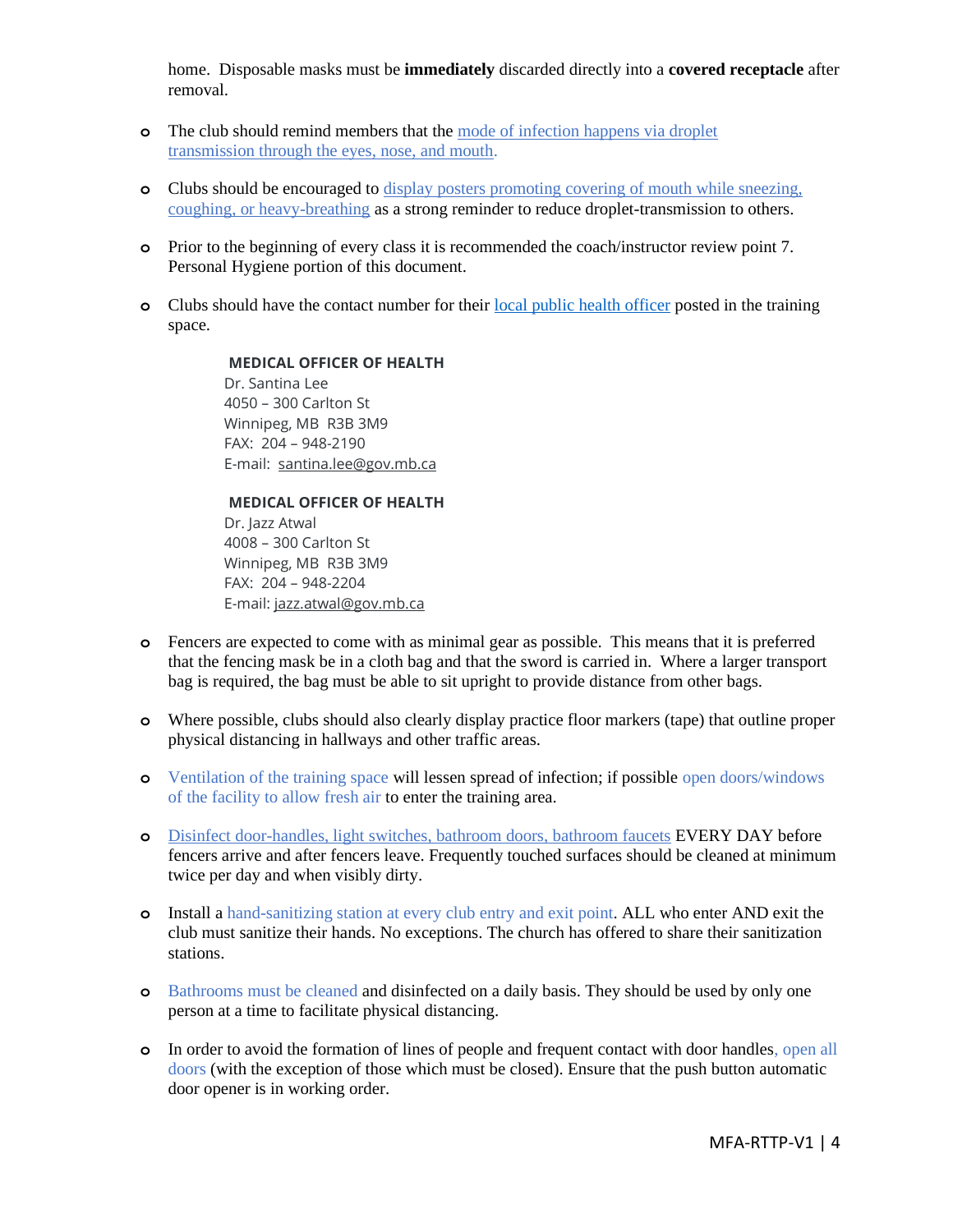- **o** No food or meals to be eaten inside the fencing facility. Reducing the risk of touching the mouth and face while being outside of your home is of the utmost importance.
- **o** Clubs should NOT share fencing-masks, gloves, jackets, weapons or any equipment for fencers to share. Communal equipment should be discouraged.. All loaned equipment will be assigned to an individual fencer. If the fencer wants to store the equipment at home, a deposit must be left that will be returned when the equipment is no longer being brought home. All fencers must own their own glove. Gloves may be purchased through the club. Fencers that bring home equipment are asked to wash all equipment, except lames, after each use. Equipment left at the club will be sprayed with sanitizer after each use.
- **o** There will be no water provided at the club. All fencers must bring their own water bottles.
- **o** Clubs should encourage everyone to clean exercise equipment such as exercise mats, medicineballs, yoga-balls, and other equipment after every single use.
- **o** Coaches and fencers should not leave their equipment in the club to dry off after sweating. Equipment should be taken home and machine-washed after every single use. Equipment includes (gloves, jackets, pants, socks, t-shirts, shorts). Equipment such as weapons and masks that cannot be machine-washed, should be disinfected with Lysol wipes or [similar alternatives](https://www.canada.ca/en/health-canada/services/drugs-health-products/disinfectants/covid-19.html) after every single use.

### **7. Personal hygiene behaviors:**

- **o** Everyone is strongly encouraged to wear a face-mask to and from training to reduce the risk of droplet transmission while respiring.
- **o** Cough, and sneeze into your elbow! Remember transmission occurs via droplet which means through sneezing, coughing or spitting while talking.
- **o** Every fencer and coach should bring their own face towel to prevent wiping sweat off their face with their hands. The towel should be cleaned every day.
- **o** Every fencer should bring their own water bottles. Absolutely no sharing bottles. Water bottles should be cleaned after every fencing practice.
- **o** Every fencer should bring their own hand-sanitizer.
- **o** Change into your sports attire at home, prior to arriving to the club. When possible, bring a set of clean clothes in a bag to change into before leaving the club. There is only one washroom per gender to change. If you choose not to change at the club, please consider changing immediately upon arrival to your home.
- **o** Do not breathe heavily next to someone, even if they are 2 meters away in proximity.
- **o** Keep a minimum distance of 2 meters between individuals in all directions [for less strenuous](https://www.cdc.gov/nccdphp/dnpa/physical/pdf/pa_intensity_table_2_1.pdf?fbclid=IwAR3UxOUKVl3Dv6BpdFm31iQSlFeNqh3NaAMzmJQhfimTNpCCaJX5f9A2ZIg)  [activities.](https://www.cdc.gov/nccdphp/dnpa/physical/pdf/pa_intensity_table_2_1.pdf?fbclid=IwAR3UxOUKVl3Dv6BpdFm31iQSlFeNqh3NaAMzmJQhfimTNpCCaJX5f9A2ZIg)
- **o** For strenuous activities, a distance of 100 square feet per person (or 9 square meters per person) should be maintained between individuals.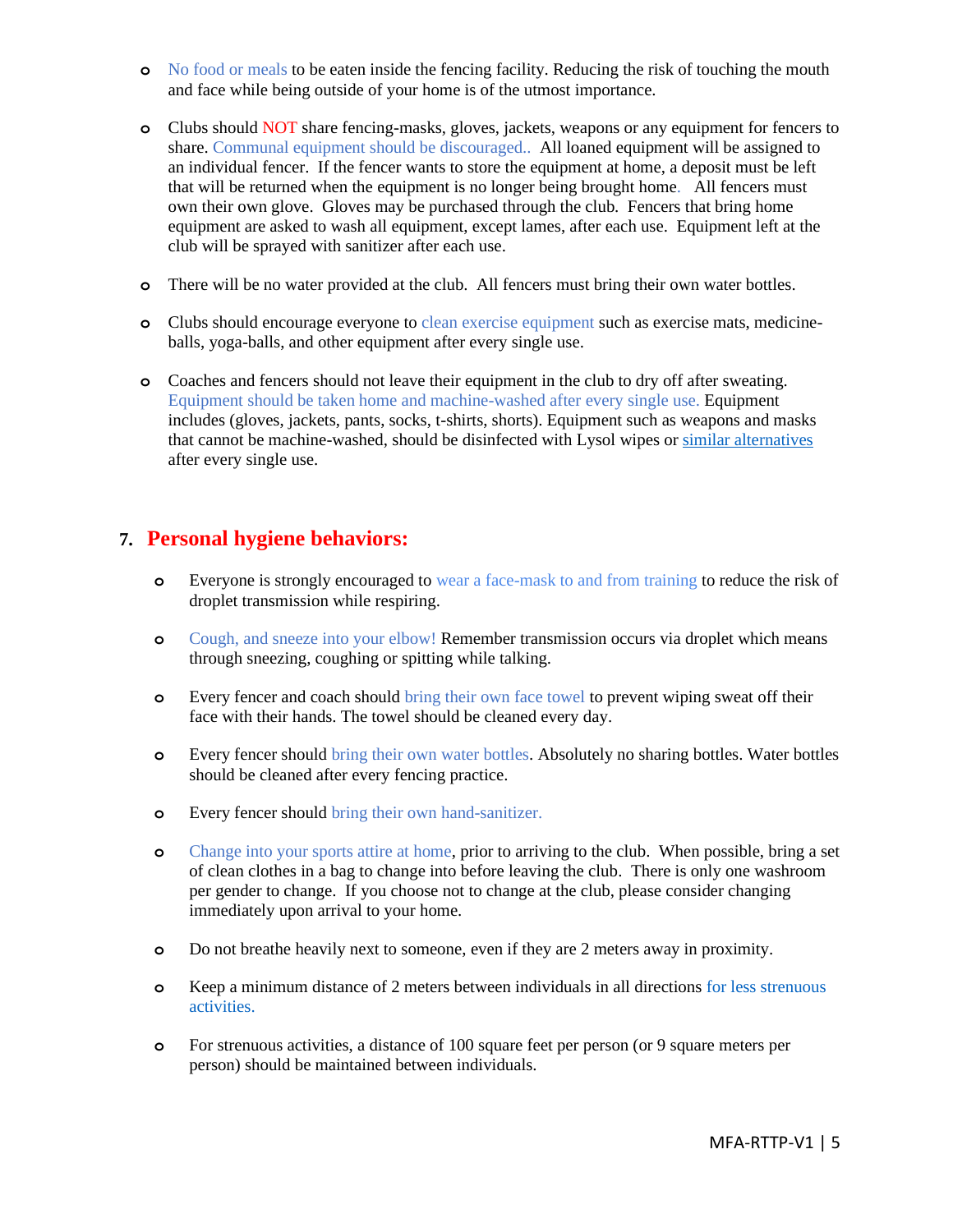- **o** Disinfect your fencing bag and handles prior to returning home.
- **o** Disinfect your phones frequently. Consider keeping your phone inside a sealable bag while at practice to keep it clean.
- **o** Wash your hands with soap and water or disinfect with alcohol-based sanitizers, regularly
- **o** Keep your belongings close by your bag. Only bring the equipment you require for practice/competition into the facility. Leave other belongings at home or in your car. This means fencers should only bring one sword to practice.
- **o** Keep your bag/equipment in designated club areas only to maintain physical distancing.
- **o** Do not leave your equipment in the club after training to dry off your sweat. Equipment should be taken home and machine-washed after every single use. Equipment includes (gloves, jacket, pants, socks, t-shirts, shorts). Equipment such as weapons and masks which cannot be washed should be disinfected with Lysol wipes or [similar alternatives](https://www.canada.ca/en/health-canada/services/drugs-health-products/disinfectants/covid-19.html) after each session.
- **o** Para athletes utilizing wheelchairs should disinfect their wheelchairs prior and after training.

### **8. Fencing hygiene behaviors:**

- **o** Reels clips and last part of the cable should be disinfected with Lysol wipes or [similar](https://www.canada.ca/en/health-canada/services/drugs-health-products/disinfectants/covid-19.html)  [alternatives](https://www.canada.ca/en/health-canada/services/drugs-health-products/disinfectants/covid-19.html) after each match (\*\*matches only allowed in stages 3-4)
- **o** Opt to use a personal score-keeping device (like a phone app) instead of a remote while refereeing. If a remote is used it should be wiped down before and after each change in referee.
- **o** Push the buttons on the fencing machine with your glove-hand.
- **o** Machine-wash your gloves, and fencing equipment after EVERY use (except lames).
- **o** Do not shake hands with your opponent or the referee after a fencing match or fencing lesson. Use salute instead.
- **o** If you start to feel unwell while you are fencing, you should stop training immediately and leave the facility. Let your coach know that you are feeling unwell.

### **9. Parental hygiene behaviors:**

- o Remind your kids about good hygiene etiquette.
- o Encourage and remind your kids to clean and disinfect their fencing equipment after each use. Equipment such as masks and weapons can be wiped down with disinfectant wipes, or spray.
- o Give your kids a clean, reusable water bottle.
- $\circ$  If possible, drive them to their club and back instead of allowing them to take public transportation.
- o Refrain from entering the club unless absolutely necessary, or unless your child is a minor and/or needs assistance. Adhere to proper PPE and physical distancing measures at all times.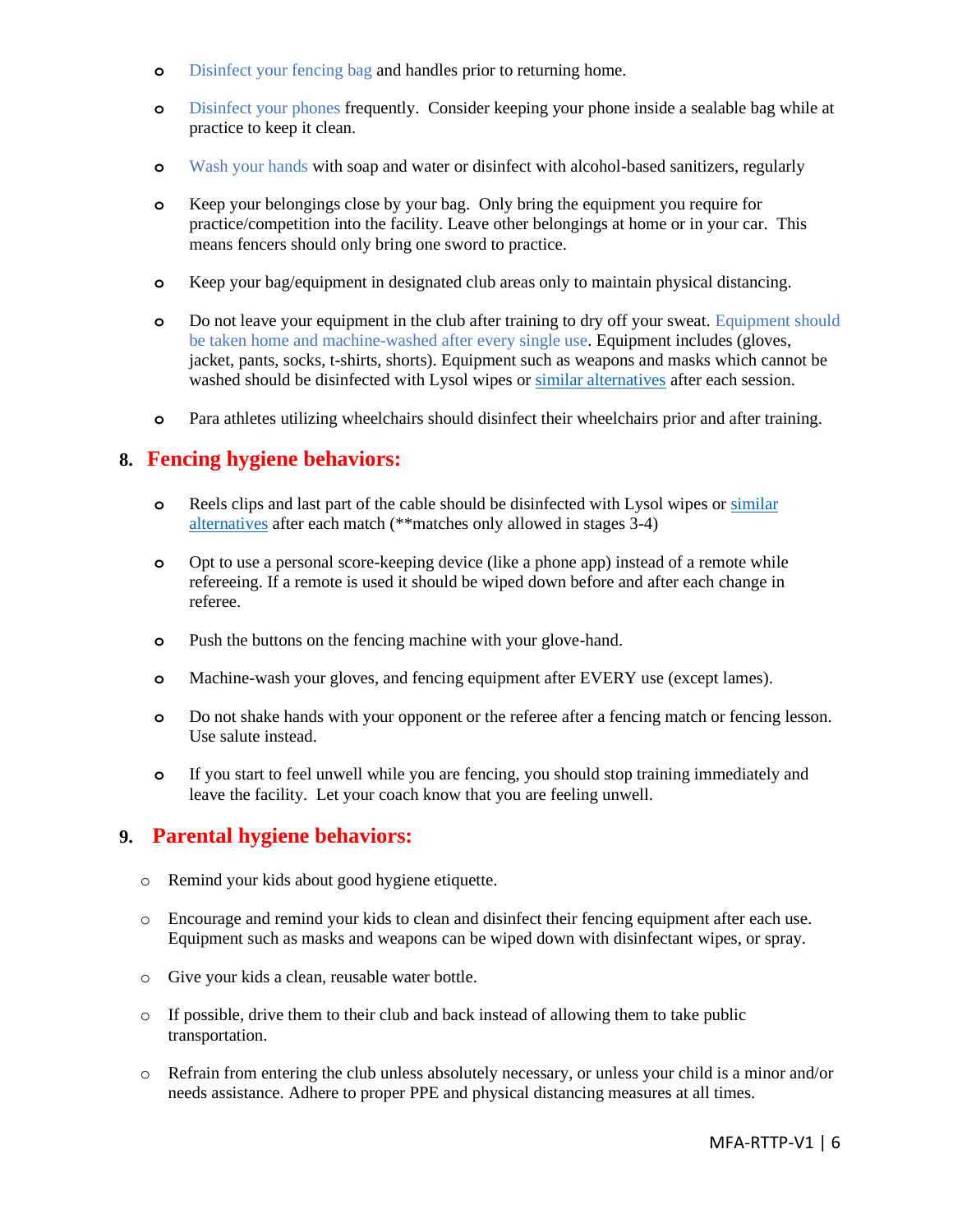### **10. General hygiene behaviors:**

- **o** Coaches, parents, family members over 60 years old or those with chronic health issues (including but not limited to) immunosuppression, lung disease, hypertension, heart disease, diabetes) should consider staying at home until further guidance by public health officials.
- **o** Do not hug, shake hands, high-five or touch those around you. Remember to maintain 2-meter physical distancing at all times.

## **11. Typical fencing training:**

- **o** Bouts in stages 1 and 2 are **NOT ALLOWED** due to the inability to maintain the physical distance (2-meter). Footwork training, strength and conditioning training and collective work are preferred during the first 2 stages of return to practice. (see below plan for more details)
- **o Maintain 100 square feet (or 9 square meters per person) distance between each athlete during strenuous parts of the practice. Heavy breathing from exercise requires an increase in physical distance.**
- **o** Depending on the current stage, no fleche's or corps a corps actions should be allowed during a match. To enforce this rule, matches should be refereed to ensure the bouts are stopped when athletes get too close (within 1 meter).

## **Transportation to and from Training**

Athletes and coaches are encouraged to go to training by walking, or cycling, or driving. The intention is to minimize prolonged exposure in potentially overcrowded situations such as public transport as much as possible. Those who need to use public transport, should try to avoid peak hours to avoid overcrowding.

## **4-Stage Return to Fencing Strategy**

The return to practice strategy for fencing training is designed to be deployed in 4 Stages. **The MFA will update what stage clubs are able to move to on a regular basis, based on provincial regulations as well as recommendation of the local public health authorities.** 

A single-page version of the table below can be downloaded [here.](http://manitobafencing.goalline.ca/news_images/org_3529/files/Return%20to%20Practice%20Stages%20Chart.jpg)

#### **For Stages 1-4:**

The MFA reminds all clubs and members that they must, at all times, adhere to the [Quarantine Act](https://laws-lois.justice.gc.ca/eng/acts/q-1.1/index.html)  [\(Canada\),](https://laws-lois.justice.gc.ca/eng/acts/q-1.1/index.html) [Provincial Restoring Safe Services](https://www.manitoba.ca/covid19/restoring/guidelines.html) stage regulations (Manitoba) as well as municipal bylaws and facility rules

#### **Gathering Sizes:**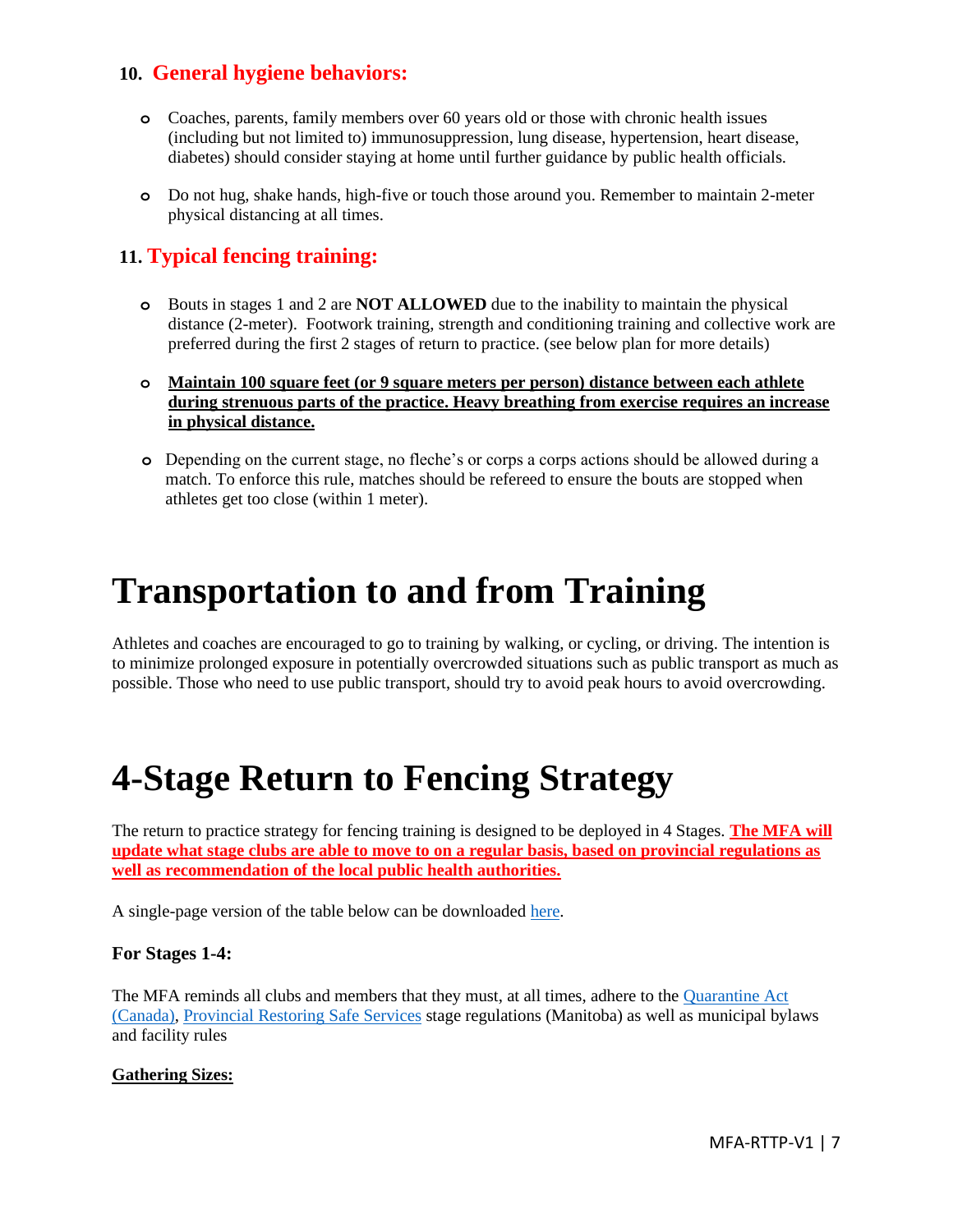The maximum number of individuals inside the club at any given time is dependent on the maximum gathering size in your region. This includes athletes, coaches, staff, and parents.

In addition to the gathering size limitation, consider 100 square feet per person (or 9 square meters per person). In other words, approximately 3 individuals per regulation sized piste. For smaller training spaces, this may mean that the maximum number of individuals inside the facility at any given time is less than the gathering size maximum.

The maximum number of classes differs between stages (refer to the table below). Classes must be scheduled to allow for proper cleaning and sanitation of high-contact surfaces and equipment, as well as for designated training groups to enter/exit without overlapping at any given time.

If, at any point, a new individual or individuals are introduced into an existing designated group (athlete or coach), the entire group must all return to **stage 1** to allow for the incubation time of 14 days to pass, at a minimum (even if the additional members share the same coach as the existing group members).This may very well be the case once gathering restrictions are modified so that designated group sizes can increase. It may be possible to expedite through stages 2+ after the initial 14-day period, depending on circumstances.

#### **Designated Training Groups:**

**Designated training groups** should be set up for all athletes and coaches, with each athlete (and where possible, each coach) assigned to **one** training group only.

- Each designated training group should include at least one coach, and the remaining numbers be made up of athletes.
- Athletes from different training groups should **not** mix in stages 1-4 to avoid cross contagion. **This includes private lessons.**
- Athletes and coaches should only be associated with one (1) club, to avoid cross-contamination between clubs.

In cases where a coach is designated to multiple training groups, class schedules should be set up so that each coach leads as few classes as possible per day in stages 1 and 2, to minimize any transmission between designated training groups.

#### **Positive Case:**

If, at any point, an individual in a training group is diagnosed with COVID-19, the MFA or clubs will:

- Inform the entire training group. Also, include the athlete's club coaches, club president and MFA Executive Director.
- Contact the appropriate authorities so they may begin contact tracing (clubs should have the contact number for their local public health officer posted in the training space to facilitate this process).
- Inform the full group to enter self-isolation for 14 days.

Should this group include a coach who is also designated to another training group, every member in those additional training groups must also be informed and enter self-isolation for 14 days.

Coaches who live together in the same household are considered as a single unit. This means that, should one coach or an athlete from one group be infected, all athletes that both coaches work with must return to self-isolation.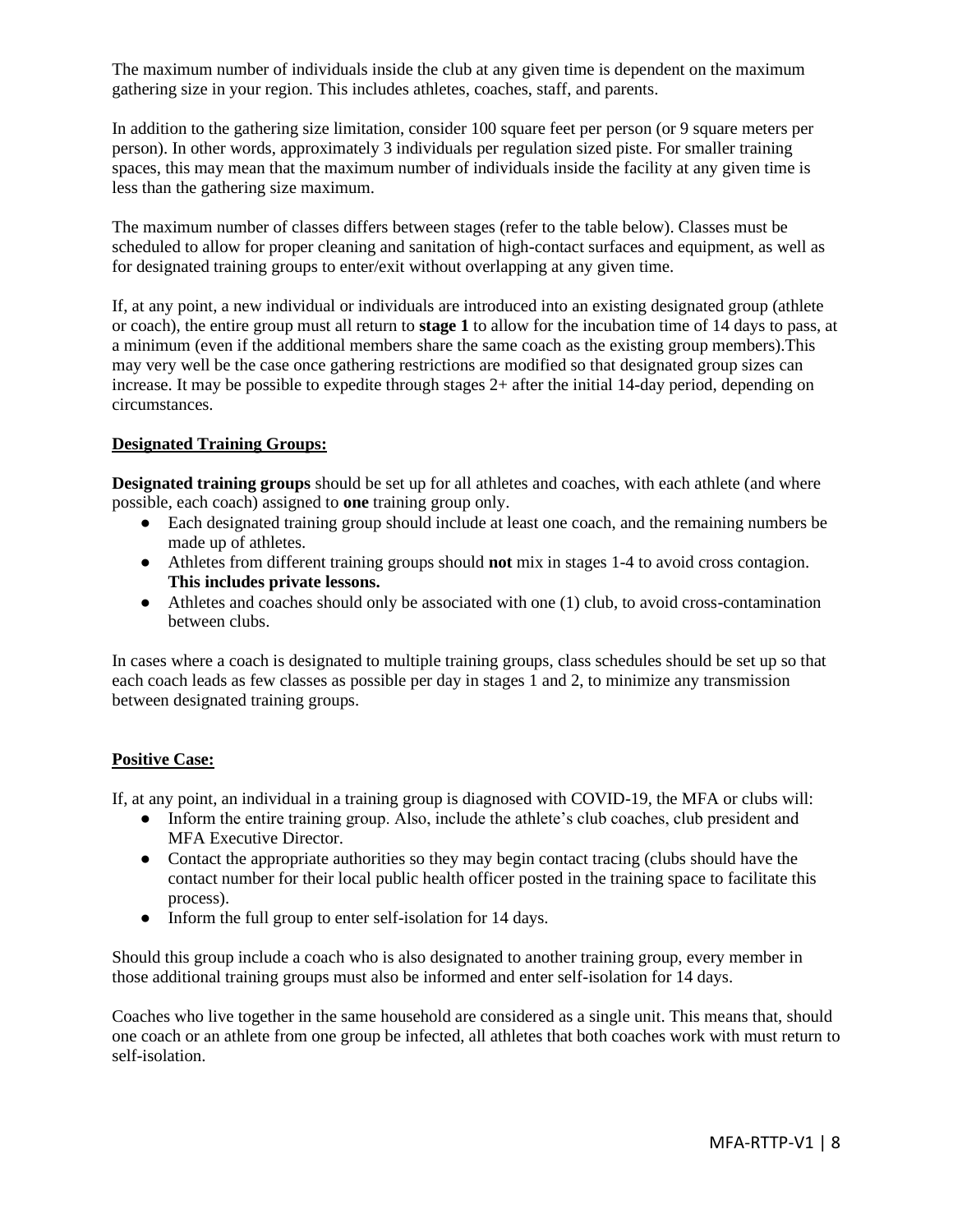To protect personal health information, communication to the full, designated group should only indicate that an incident has occurred, that individuals should self-isolate for 14 days, and to contact health authorities should they experience any unusual symptoms. Those without symptoms within those 14 days may return to training following authorization from their healthcare provider.

Even with the abundance of caution outlined with this document, return to fencing is not without risk of outbreak. Limiting designated training group sizes reduces the number of individuals that must be isolated, and allows for the remaining club members to continue training after the club has followed all sanitation guidelines. This is why it is imperative that athletes in different training groups should not mix.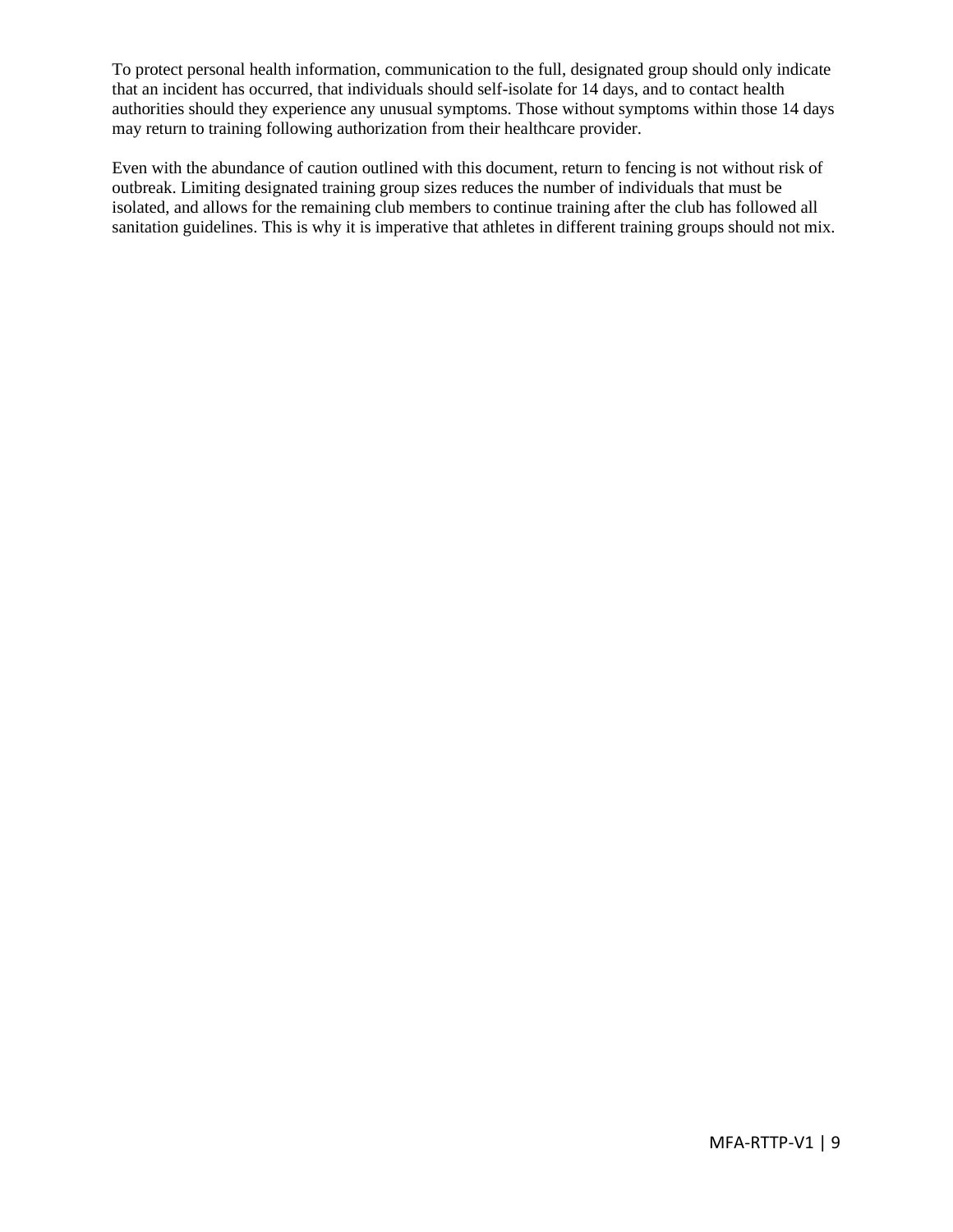|         | <b>Duration</b> | <b>Premise</b>                                                                                              | <b>General practice</b>                                                                                           | <b>Specific Activi</b>                                                            |                                          |
|---------|-----------------|-------------------------------------------------------------------------------------------------------------|-------------------------------------------------------------------------------------------------------------------|-----------------------------------------------------------------------------------|------------------------------------------|
| Stage 1 | Min 2-3 Weeks   | Limit 3 classes per day<br>(total), each class only<br>consist of members from<br>one single training group | Group training:<br>-No combat training<br>-No private combat lesson<br>-Group footwork                            | Physical Preparation:<br>-Strength<br>-Plyometric<br>-Conditioning<br>-Stretching | Tech<br>-Indi<br>-Tar<br>-Foo<br>-Ind    |
| Stage 2 | Min 2 weeks     | Limit 3 classes per day<br>(total), each class only<br>consist of members from<br>one single training group | Group training:<br>-No combat training<br>-Private lesson permitted<br>-Group footwork                            | Physical Preparation:<br>-Strength<br>-Plyometric<br>-Conditioning<br>-Stretching | Tech<br>-Ind<br>-Tar<br>-Foc<br>$-Ind$   |
| Stage 3 | Min 2 weeks     | Limit 4 classes per day<br>(total), each class must<br>consist of members from<br>one single training group | Group training:<br>-Combat training permitted<br>-Private lesson permitted<br>-Group footwork                     | Physical Preparation:<br>-Strength<br>-Plyometric<br>-Conditioning<br>-Stretching | Tech<br>-Ind<br>-Tar<br>$-Foo$<br>$-Gro$ |
| Stage 4 | Min 2 weeks     | <b>TBD</b>                                                                                                  | Group training:<br>-Combat training permitted<br>-Private lesson permitted<br>-Group footwork<br>-Competition TBD | Physical Preparation:<br>-Strength<br>-Plyometric<br>-Conditioning<br>-Stretching | Tech<br>-Ind<br>-Tar<br>$-Foc$<br>-Gro   |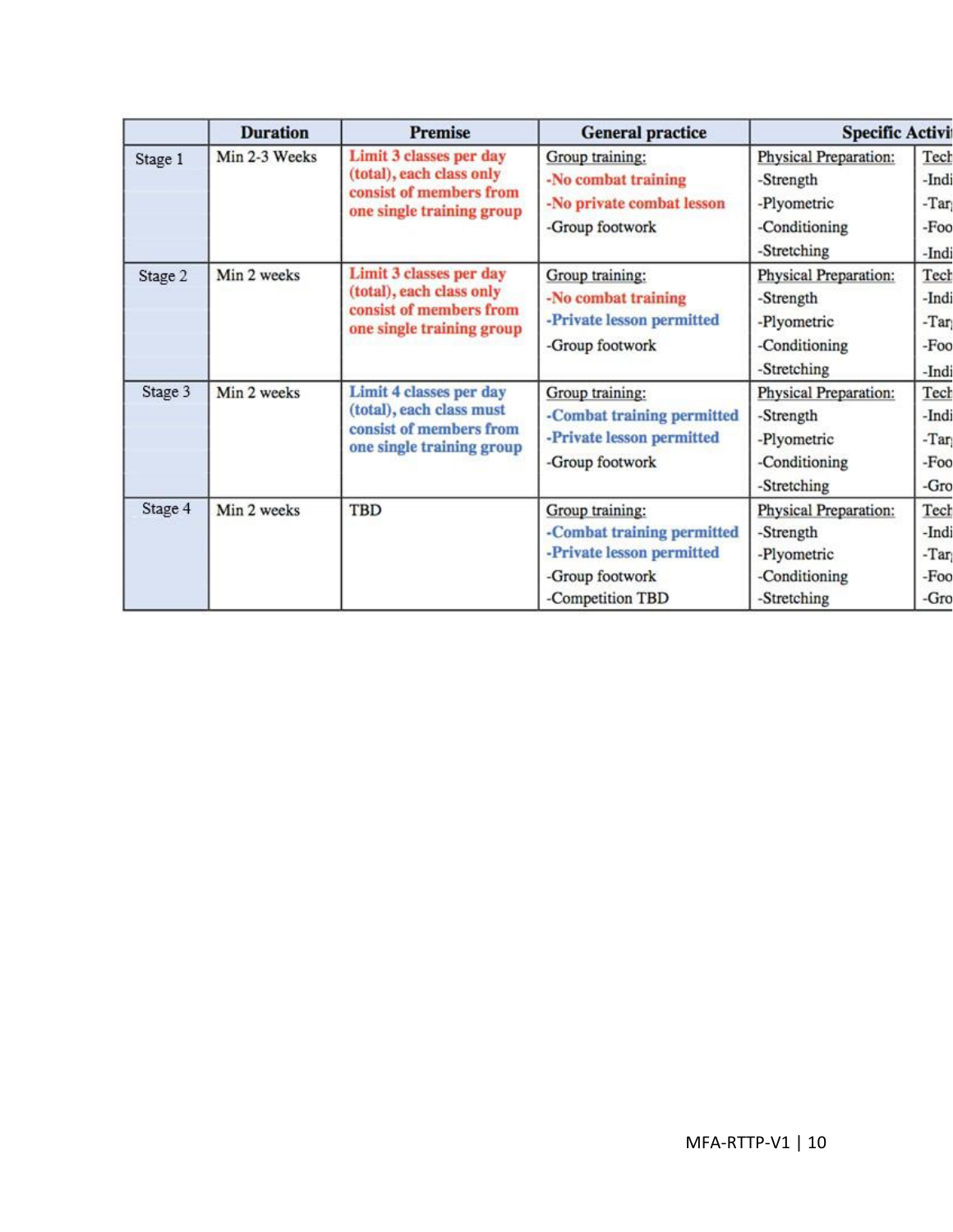# **Contact Persons and Responsibilities**

Each athlete, coach, parent, and club administrator are expected to take responsibility in practicing their role in implementing this concept, and ensure the health and safety of all those involved.

Each club is further responsible for nominating one person in charge of each training session (generally coach or team manager), who will have the duty of completing the list of athletes present, supervising the sessions, and further complying to the special constraints dictated by each stage.

# **Communication of the Concept**

**Though the MFA is communicating this return to practice concept to its affiliated members and clubs, each club must consider their own responsibility in ensuring a safe return to practice. This concept is a minimal recommendation. Should you find the need for more strict measures, please don't hesitate to do so! The responsibility lies on the club. Additionally, each club is then responsible for communicating to all of its members, and for ensuring the good understanding and implementation of this return to practice strategy regarding their own activities.** 

#### **FAQs – COVID19 RTP Protocol**

This section provides some of the commonly asked questions

#### 1. **When does Stage 1 start?**

Stage 1 starts when the first class of athletes start training in the club. This will likely vary between clubs based on location, resource gathering, and feasibility.

#### 2. **How do we move from stage to stage?**

Clubs can decide, after meeting the minimum time frame per stage, to move to the next stage. The duration of each stage is to provide members time to adjust to the new training setup, in addition to allowing observation time to prevent any community spread. If the MFA updates this document, it will be sent out and communicated to each MFA club.

#### 3. **Is everyone supposed to sign in?**

Yes. Every person who enters and exits the facility must sign in/out. This allows clubs to keep track of individuals inside the facilities, and to expedite communication to members and provincial healthcare authorities in the case that a positive case arises within the club.

There should be a designated individual recording all relevant information outlined in **Section 3** of the Protocol, to both maintain record consistency, as well as avoiding passing writing utensils back and forth between individuals.

#### 4. **Is there a limit to the total number in the club?**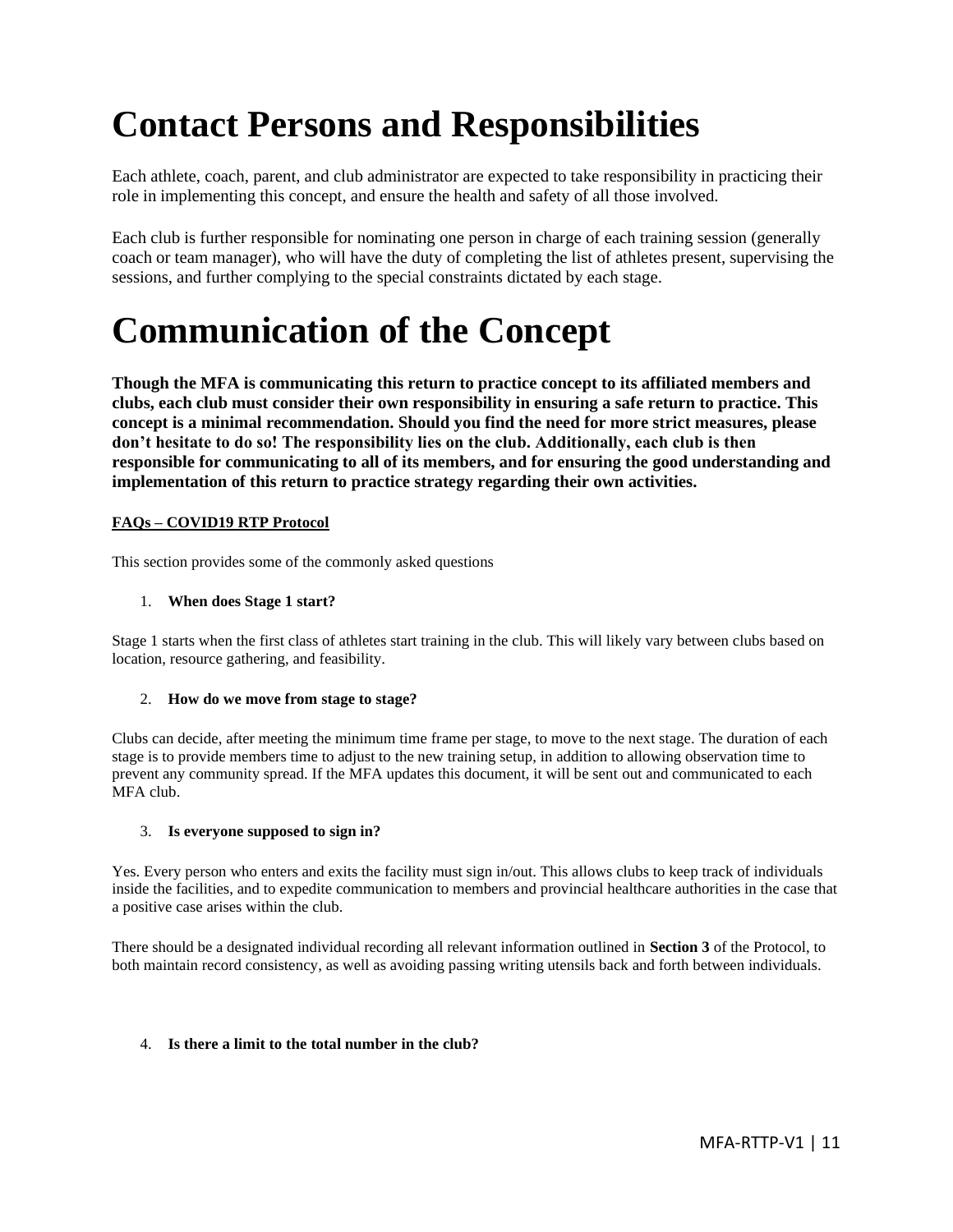This is depended on the limit to gatherings in facilities set by provincial government**.** Please keep in mind that government regulation is highest level of authority that we should follow at any given time.

#### 5. **What is the purpose of the "designated group" and is it important?**

The designated group is very important! The purpose of the designated group is to control infection outbreaks, as well to protect your club from closing down. Suppose the possibility of an outbreak in one of the groups, then effectively, only this group and their associated coach has to self-isolate, instead of the whole club! This allows for three benefits:

- a) Control the community outbreak
- b) Self-isolate only the affected group, and not the whole club
- c) Allows for easy tracing of infection outbreak

#### 6. **Can a coach give a private lesson that doesn't involve combat training (during stage 1)?**

Yes, as long as the coach remains 3 metres away from their athlete, it's acceptable to give private lessons **without combat** during stage 1.

#### 7. **Can my club have communal equipment to offer athletes in beginner classes?**

No, equipment should not be shared! However, clubs can assign equipment to individual athletes to avoid sharing. For the duration that the athlete uses the equipment, there is no sharing with another athlete, and the athlete must wash and clean the equipment between classes, every day.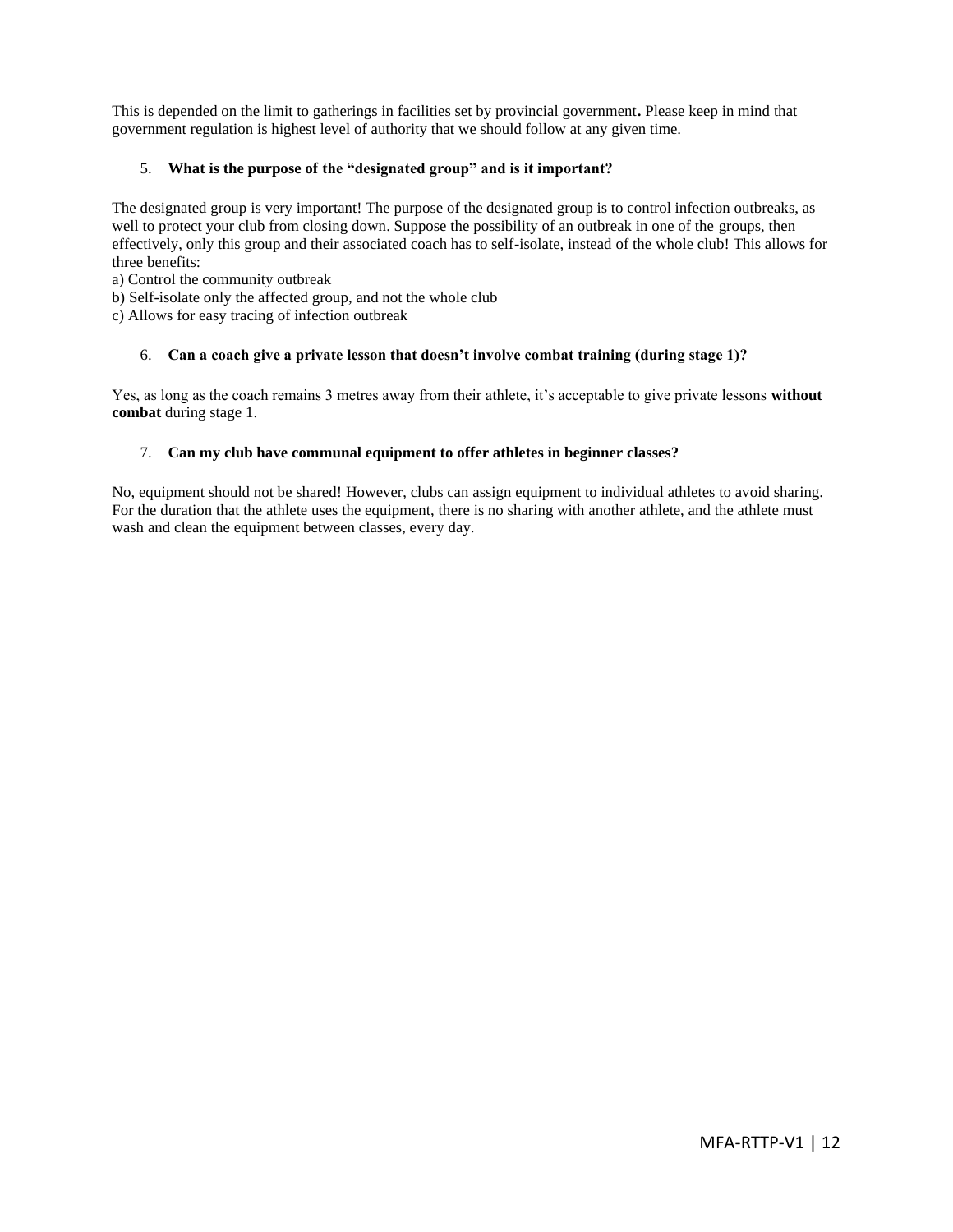#### **Associated documents:**

#### **Club Risk Assessment and Club Mitigation Checklist Tool**

#### **If movement restrictions (provincial, local) and physical distancing measures remain in place, the Risk Assessment may not apply as public health restrictions (e.g. maximum number of people together, quarantine post movement, etc.) take precedence and by their very nature may preclude any training.**

Routine planning includes conducting risk assessments to determine the overall risk of disease spread. In view of the current outbreak of COVID-19, a disease-specific and sport-specific risk assessment and mitigation checklist has been developed to assess the specific risk of COVID-19 at sport-specific clubs.

In order to accurately provide answers to the following risk assessment and mitigation checklist, those responsible must be knowledgeable on the current COVID-19 outbreak. They should reference the daily provincial, local and global COVID-19 situation reports provided by WHO, Health Canada and provincial health authorities.

The tool must be completed in this Excel spreadsheet (see following tabs), as the scores are automatically calculated there.

It must be ensured that this risk assessment is conducted with input from local public health authorities, and preferably personnel with expertise in risk assessment, epidemiology, and infectious disease control measures are included from the initial stages of planning.

For the overall determination, factors under consideration include:

- The current stage of the COVID-19 outbreak where training is to be and known transmission dynamics
- The geographical distribution of and number of participants, and their individual risk profile
- The risk assessment tool
- The mitigation measures that are currently in place or feasible to implement

It is important to remember that while mitigation measures can reduce the risk of COVID-19 infections, they cannot completely eliminate the threat. It is the Sport Medicine Advisory Committee (SMAC), Canadian Public Health and WHO's view that all regions with community transmission should seriously restrict gatherings that bring people together and have the potential to amplify disease and support the recommended best practice of physical distancing.

This tool was adapted from the WHO Mass Gathering Risk Assessment and Mitigation Check List and the Canadian RATs tool specifically for sport-specific clubs in Canada to conduct a risk assessment and mitigation check list to minimize the risk of COVID-19 transmission when resuming club based training. Special thanks to Rowing Canada Aviron, in particular Dr. Mike Wilkinson and Jennifer Fitzpatrick, for their leadership in developing the original risk assessment and mitigation check list for rowing clubs across Canada.

#### **Instructions**

1. Complete the Risk Assessment (Step 1: Initial Risk Assessment and Step 2: Modified Risk Assessment) prior to proceeding to the Mitigation Checklist (Step 3). Score your club based on its present state.

2. All clubs must maintain a copy of the completed tool. The NSO or a public health authority may request a copy.

3. Contact your NSO for support to address mandatory requirements that the club is currently not able to meet.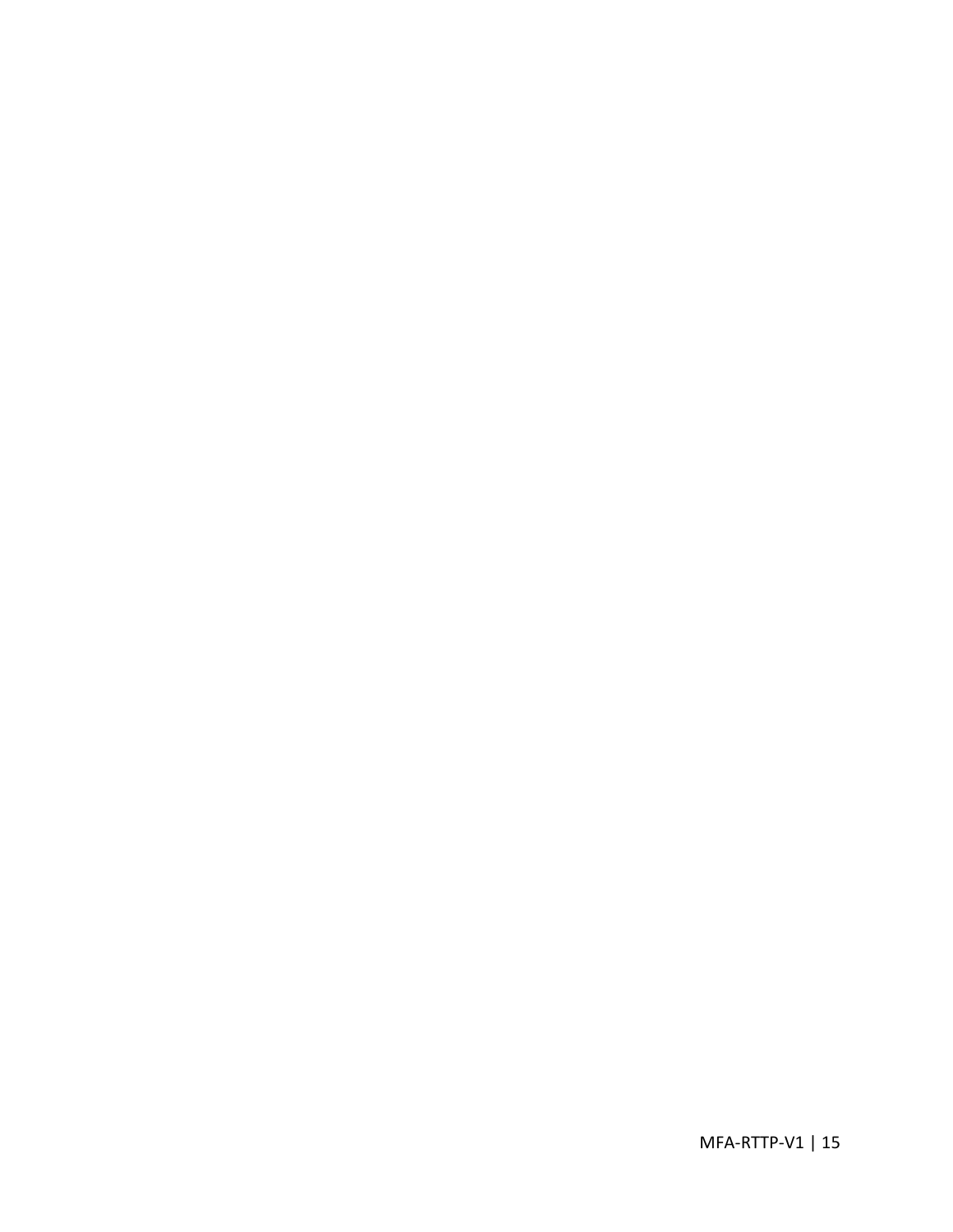MFA-RTTP-V1 | 16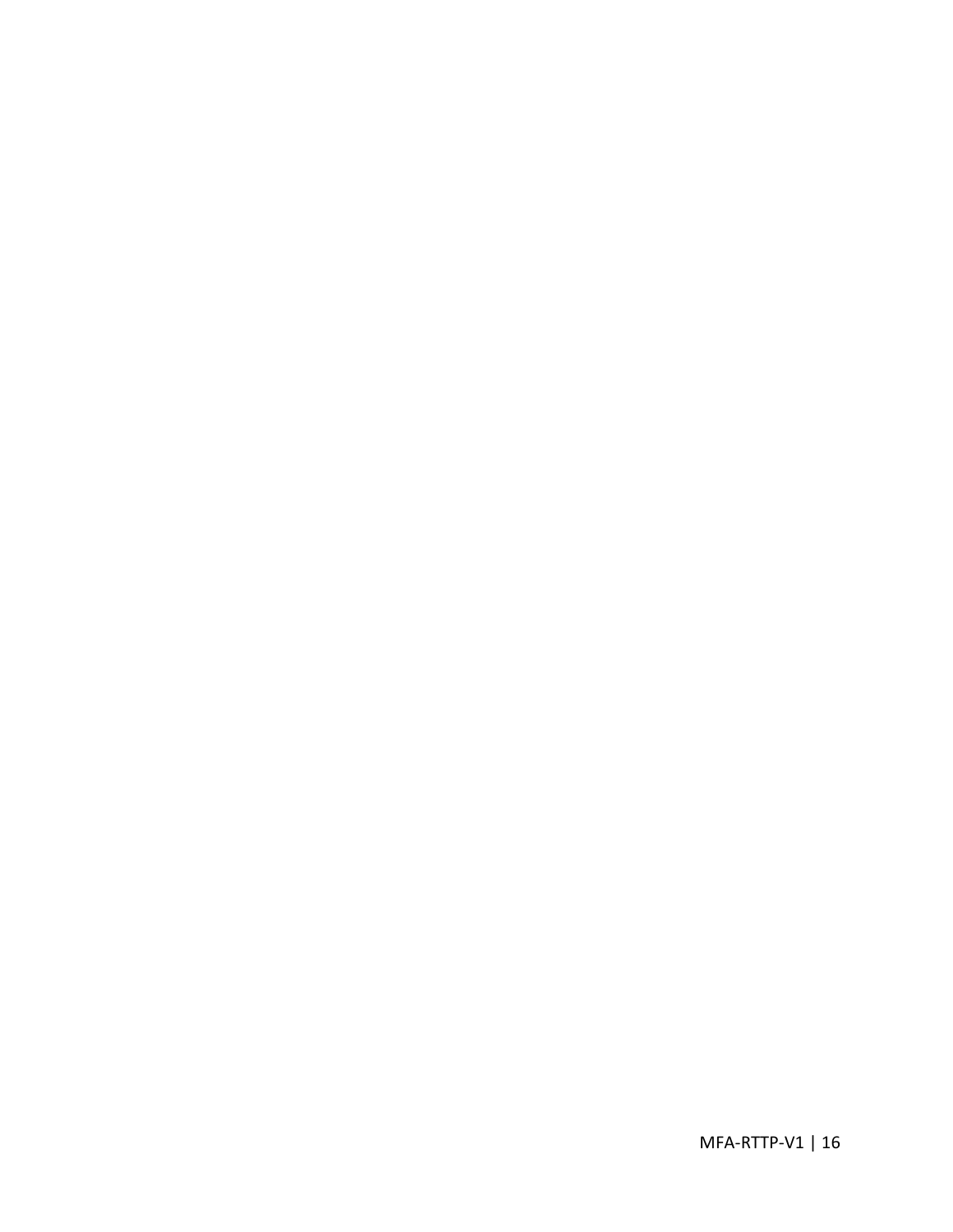MFA-RTTP-V1 | 17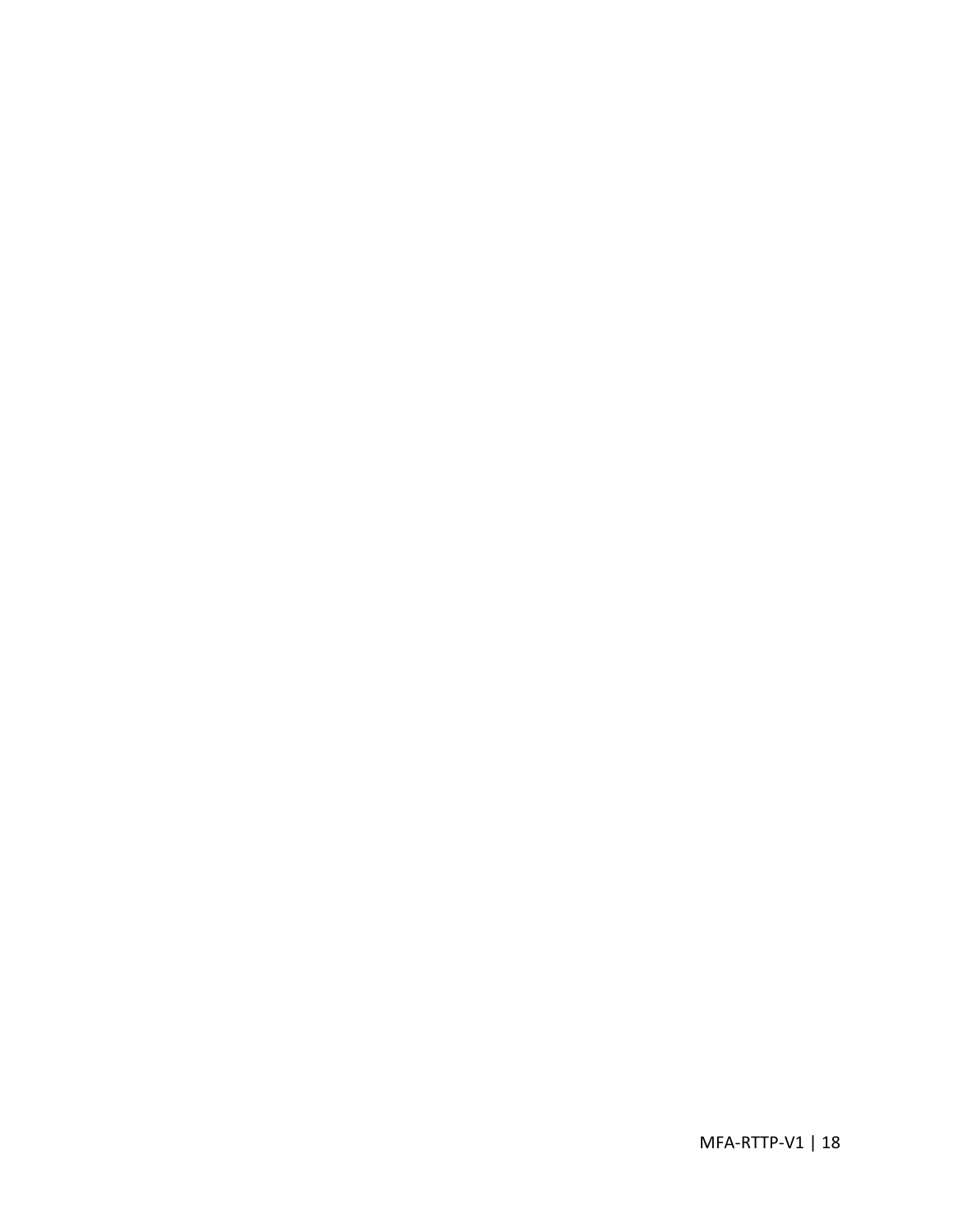MFA-RTTP-V1 | 19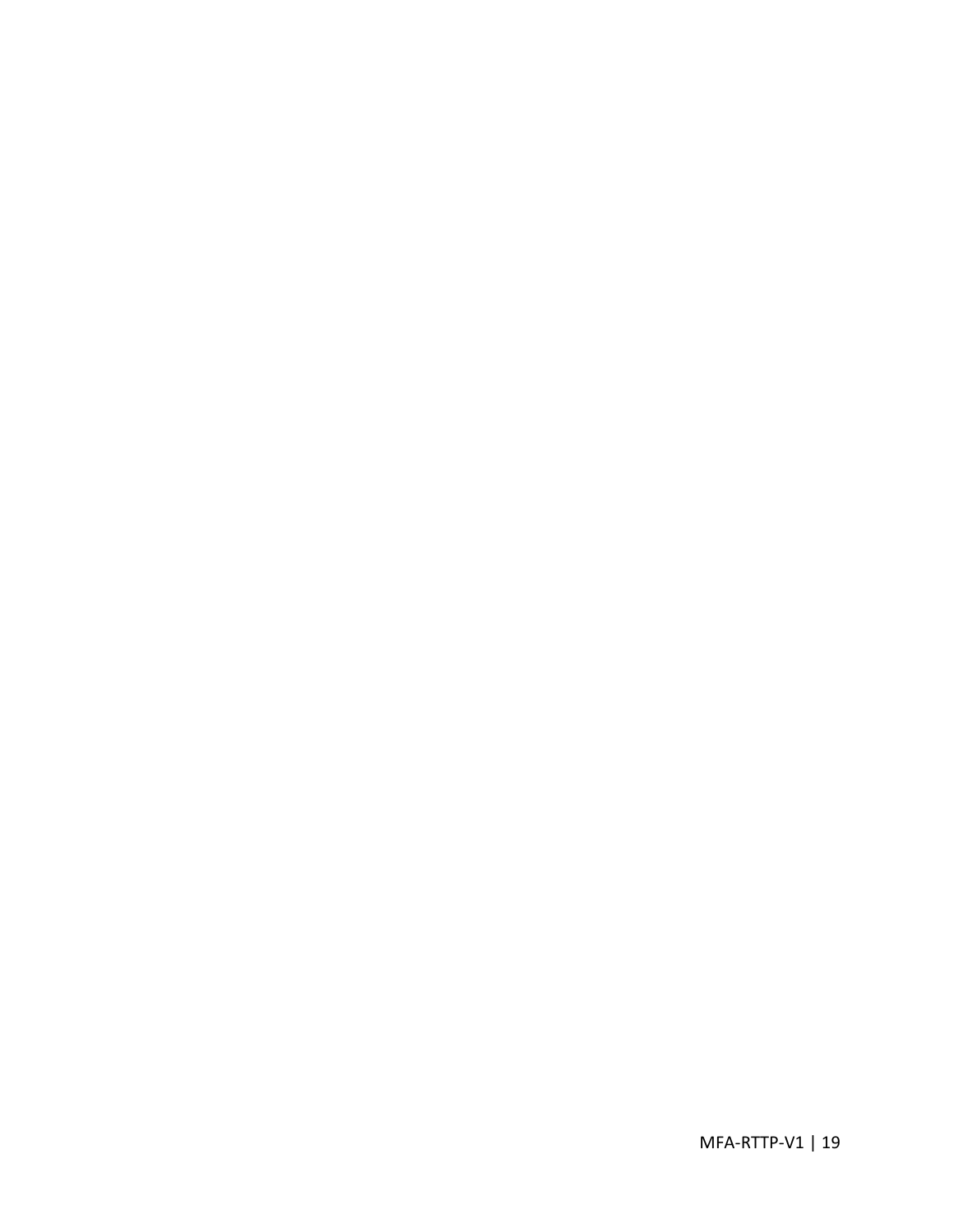Risk Assessment and Mitigation Tool for Recreational Activities in Manitoba Operating During the COVID-19 Pandemic: In response to the COVID-19 pandemic, Manitoba closed or restricted many recreational activities. As Manitoba begins to lift or adjust restrictive public health measures, it is important that those responsible for recreational activities consider the possible risks and identify and implement risk mitigation measures when re-opening or operating during the COVID-19 pandemic. Use this tool along with relevant provincial and national activityspecific guidance (e.g. sports or arts organizations). Public health measures taken by participants, organizers and operators for recreational activities are part of Manitoba's collective approach to mitigate the transmission of COVID-19. There is currently preliminary evidence suggesting that the risk of COVID-19 transmission is greater in indoor compared to outdoor settings. Although the risk of COVID-19 transmission in outdoor settings is thought to be lower, there is still some risk of transmission. This tool is based on concepts outlined in the guidance developed for community-based measures titled: Community-Based Measures to Mitigate the Spread of Coronavirus Disease (COVID-19) in Canada. It reflects the currently available scientific evidence and expert opinion and is subject to change as new information on transmissibility, epidemiology, and effectiveness of public health and risk mitigation measures becomes available. Risk Assessment What are the COVID-19 risks associated recreational activities? The following facts about COVID-19 and associated questions can help you consider the risks of COVID-19 for participants and spectators. The risk level is affected by whether there is COVID-19 activity in the local community. If there is known COVID-19 activity in your community, the likelihood that it could be introduced to participants of recreational activities is higher. The risk of COVID-19 introduction and spread is also presumed to be greater if a higher proportion of individuals visiting the indoor/outdoor spaces or participating in the activity comes from outside of your community and/or is coming from a community with higher rates of COVID-19. COVID-19 spreads from person to person, most commonly through respiratory droplets (e.g., generated by coughing, sneezing, singing or talking) during close interactions (i.e., within two metres/six feet). People who have COVID-19 may have few to no symptoms, or symptoms may be mild. 2 Consider the following when planning recreational activities. θ Do participants interact with many other people while using the indoor/outdoor space or during the activity? A higher number of interactions with others carries greater risk. θ Do participants interact closely (two metres/six feet) with others while in the indoor/ outdoor space or during the activity? Closer interactions carry greater risk than interactions at a distance. θ Do participants have prolonged close interactions with others while in the indoor/ outdoor space or during the activity (e.g., team sports, martial arts, boxing, musicians in a group setting)? Prolonged contact is defined as lasting for more than 10minutes of time being less than two metres away, and may be cumulative (i.e., over multiple interactions). Evidence indicates that person-to-person spread is more likely with prolonged contact. θ Is the indoor/outdoor space or recreational activity crowded (e.g., high density of people) on a regular basis? A crowded setting is presumed to have greater risk. θ Do any interactions occur in enclosed/cramped indoor spaces (e.g., use of restrooms, use of locker/dressing rooms for changing for an activity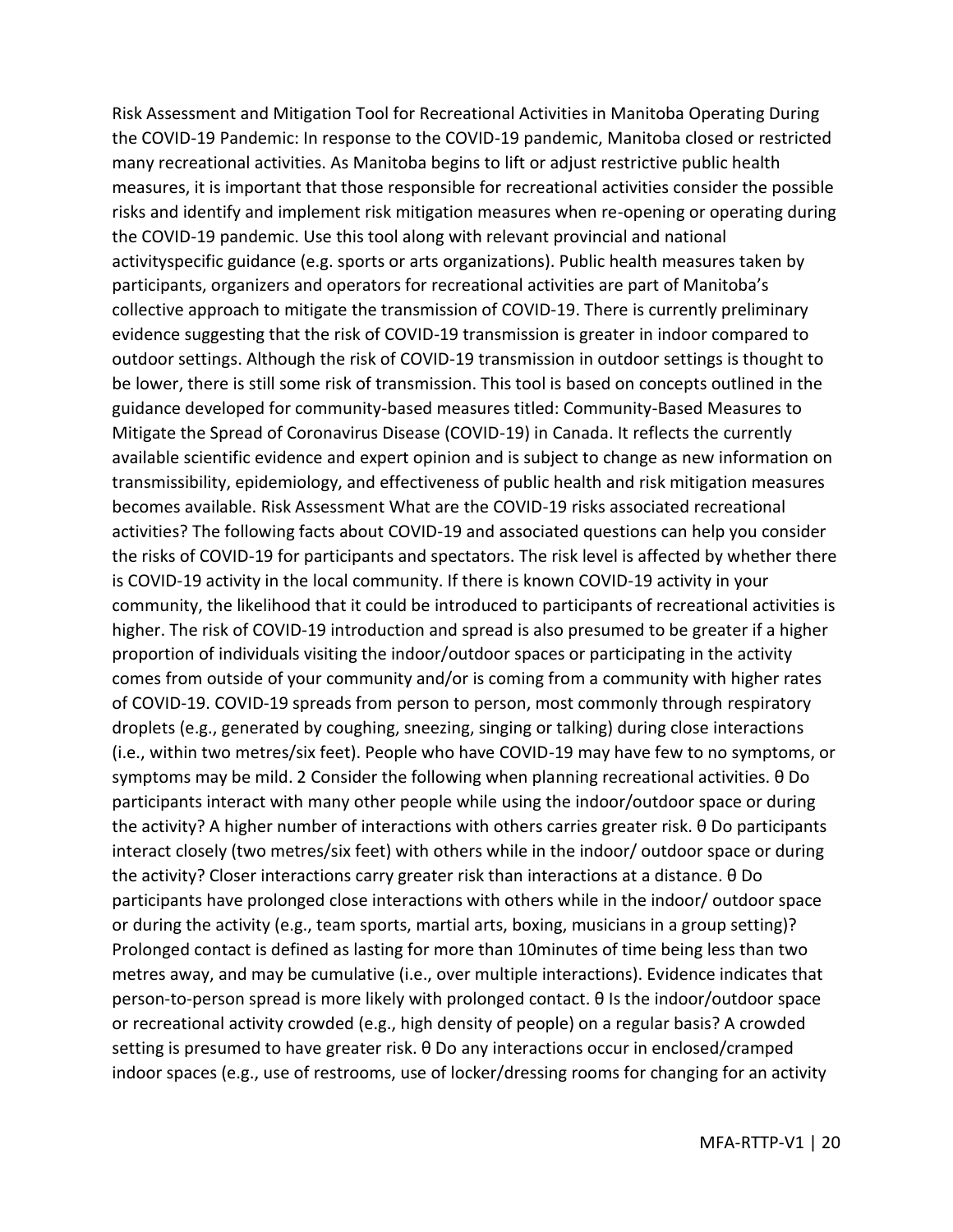or sport)? Being in a confined indoor space carries a greater risk. θ Are participants singing? Is this in a group setting? There is some preliminary evidence that this is a higher-risk activity. θ Can you maintain lists of participants for 21 days to ensure appropriate public health follow-up can take place if a participant be exposed to COVID-19 during these activities? COVID-19 can also be spread through touching something with the virus on it, then touching your mouth, nose or eyes before washing your hands. θ Do participants frequently have contact with hightouch surfaces (i.e. surfaces frequently touched by others)? A higher number of contacts with high-touch surfaces (e.g. shared recreation equipment, climbing structures, restroom facilities, handrails, floor mats, shared instruments or props) is presumed to have greater risk. θ Are facilities available where participants can wash and/or sanitize their hands after contact with high-touch surfaces (e.g., access to hand hygiene stations/supplies)? COVID-19 can cause more severe illness among people who are 60 and over, and those who have compromised immune systems or other underlying medical conditions (underlying medical conditions could include: heart disease, high blood pressure, diabetes, lung disease, cancer). θ Are there participants or spectators who may be at higher risk of severe illness? 3 COVID-19 spread can be reduced by consistently practicing personal protective practices. θ Are participants able to follow hygiene practices such as washing hands frequently, respiratory etiquette (coughing into one's arm/sleeve), and identifying when they are feeling ill and staying home? Risk Mitigation How can COVID-19 risks be mitigated in indoor/outdoor recreational activities? To prevent or limit the spread of COVID-19 during recreational activities, consider the following risk mitigation principles and measures. The most effective risk mitigation measures are those that involve separating people from each other or shared surfaces through physical distancing and physical barriers. Measures that are less effective but still offer protection when followed, rely on individuals to consistently follow personal preventive practices (e.g., use of personal protective equipment, wearing non-medical masks). To maximize safety, use a "layered" approach with multiple measures to reduce the risk of COVID-19 spread, including decreasing the number of interactions with others and increasing the safety of interactions. Layering of multiple mitigation measures strengthens the risk mitigation potential overall. The following examples of risk mitigation measures are provided for your consideration. The following list is not exhaustive – you are encouraged to find creative and adaptive ways to mitigate risk in your setting that align with public health advice. People who are ill should NOT participate in or be spectators of recreational activities. θ Post signage to discourage individuals who are ill from accessing the activity space or participating in the recreational activity. θ Ask participants if they have symptoms of COVID-19. Use Manitoba's online screening tool before the start of the activity, and direct individuals who are ill or have symptoms of COVID-19 to not participate or spectate. θ Require participants (players, employees, coaches) and spectators to stay at home if they have any symptoms until criteria to discontinue isolation have been met, in consultation with the local public health authority or their healthcare provider. Promote and facilitate personal protective practices. Everyone plays a part in making recreational activities safer. θ Keep participants informed about public health advice applicable to your setting or activity. θ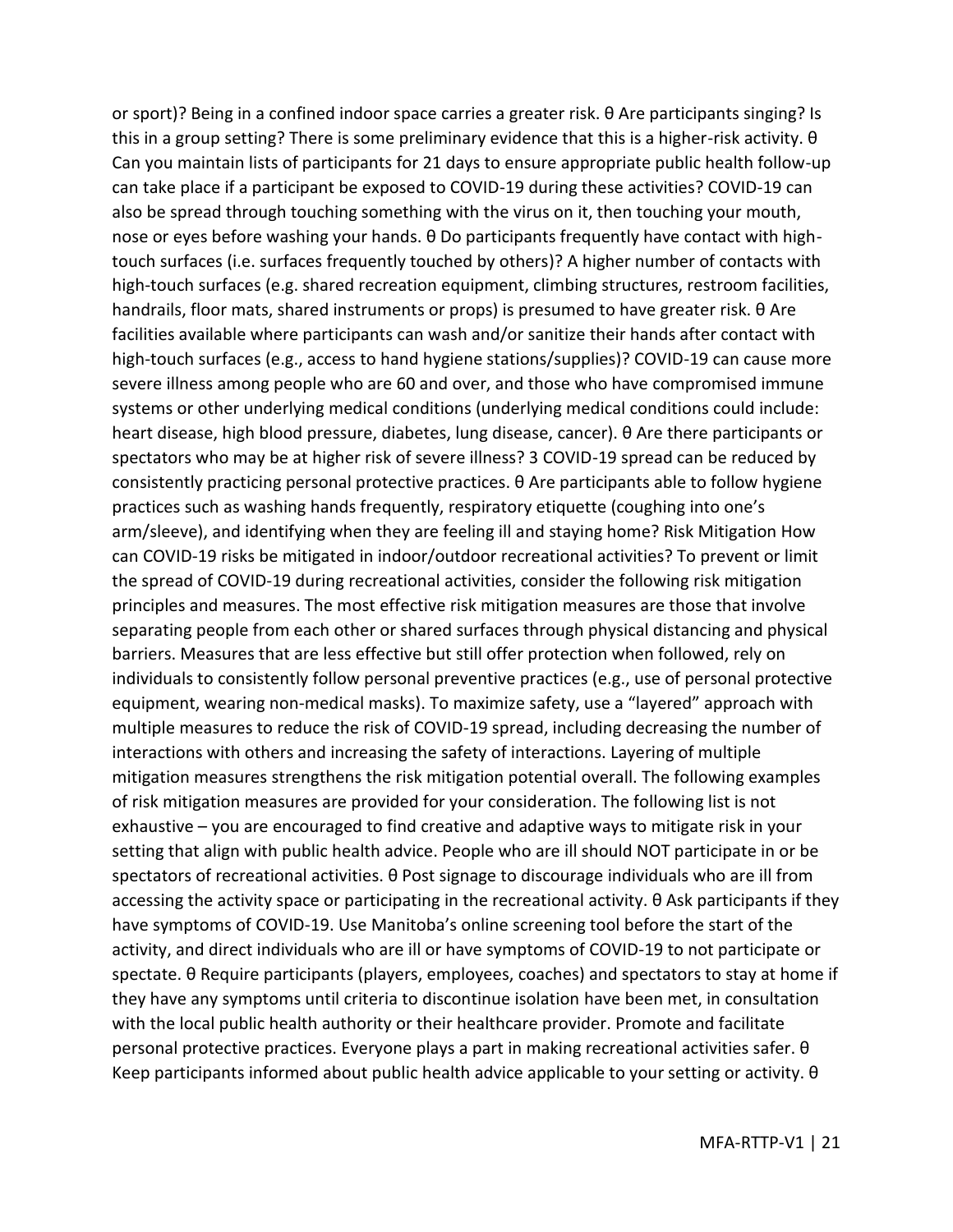Promote personal health practices, including frequent hand hygiene, or foot hygiene when participants are barefoot (e.g. judo), avoidance of touching the face, and proper respiratory etiquette. 4 θ All clothing, uniforms and gear should be washed/cleaned/disinfected between each use. Avoid sharing between participants whenever possible. θ Frequently clean and disinfect commonly touched surfaces (e.g. handles, benches, equipment between use). Provide sanitizing wipes that participants can use to wipe down surfaces. θ Provide increased access to hygiene facilities (e.g. by placing alcohol-based hand sanitizer or hand-washing stations in prominent locations) and ensure accessibility for participants with disabilities or other accommodation needs. Promote physical distancing (keeping a distance of two metres/six feet from others), which is one of the most effective ways to reduce the spread of illness. θ Focus on aspects of your activity or sport in which it is possible to maintain physical distancing (e.g. individual skill building). θ Discourage or prohibit the presence of spectators wherever reasonably possible. θ Limit the number of participants and spectators, as allowed in Manitoba, in indoor/ outdoor spaces to prevent overcrowding. θ Provide signage at indoor and outdoor spaces reminding users of physical distancing requirements (e.g. two metre/six feet separation between individuals and households). θ Create appropriate spacing in areas where people would congregate (e.g. line ups, spacing of players sitting on benches). θ Modify indoor and/or outdoor spaces to promote physical distancing (e.g., convert narrow hallways or walkways to "one-way" to facilitate physical distancing). θ Use visual cues to promote appropriate spacing (e.g. floor markers for "one-way" flow of person traffic, spacing markers on spectator stands for organized activities). θ Consider closing or modifying non-essential indoor spaces (e.g., close locker rooms and have participants change clothes and shower at home). θ Restrict occupant capacity of indoor spaces such as restrooms and change rooms (e.g., close stalls to manage volume/occupancy without enforcing). θ Consider smaller league/team sizes/smaller groups of participants whenever possible (e.g. smaller groups of musicians practicing as opposed to a full orchestra). Mitigate risks from exposure to high-touch surfaces (e.g., surfaces frequently touched by others). θ Limit the use of shared equipment during recreational activities. Any shared equipment should be cleaned between use (baseball bat, drumsticks). θ Increase frequency of environmental cleaning, especially of high-touch surfaces that continue to be accessed (e.g. water fountains, handrails, floor mats). θ If restrooms and/or showers are available, limit number of users at a given time, maintain handwashing supplies, increase cleaning and disinfecting frequency and install no-touch garbage bins. 5 θ Consider increasing access to temporary alcohol-based hand hygiene stations/ supplies. Children may need supervision to ensure effective hand hygiene is performed. Mitigate risks during programming. θ Consider the type of activity and the spectrum of risk. Sports with less potential for physical contact (e.g., tennis) are presumed to carry less risk, whereas sports with more potential for contact (e.g., football, basketball) are presumed to carry more risk. Performing arts that involve close physical contact between participants or have a larger number of participants also carry more risk. • Consider modifying the activity to reduce contact risk (e.g. no contact rules or focus on practices/skill development instead of games, minimize close contact and the number of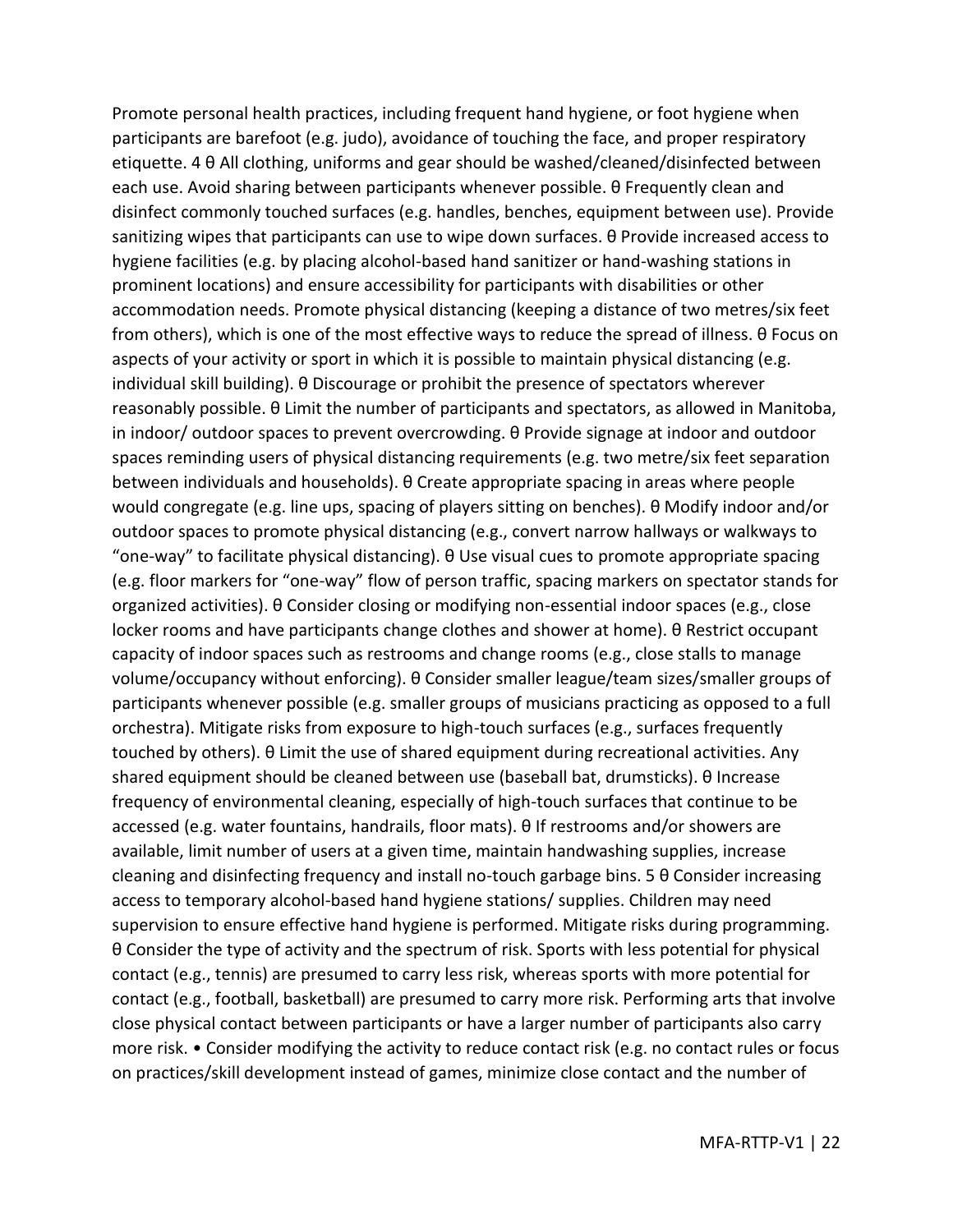participants in performing arts activities). • Consult COVID-19 specific guidelines published by the leading authorities in your activity that can assist your risk mitigation strategy for person to person interactions. θ Organizers should consider the developmental stage and ability of participants when implementing mitigation measures for programs. θ Consider smaller participant groups and stagger them, if possible, to decrease the opportunity for close contact. θ Separate participants by two metres/six feet at all times, as much as possible. θ Consider engaging community members, staff, or parents of participants to: • Monitor physical distancing between coaches, participants and spectators. Monitors can remind individuals to maintain their distance; and • Ask participants, coaches and spectators if they have symptoms of COVID-19 before the start of the activity, and direct individuals who are ill or have symptoms of COVID-19 to not attend/participate. Encourage them to use Manitoba's COVID-19 online screening tool. θ Limit the use of shared equipment during activities and clean and disinfect equipment after each use. θ Wash or sanitize hands before and following the activity, especially following contact with shared equipment. θ Require that each participant consumes only their own water and food (this may mean bringing multiple water bottles and hydrating before the activity). θ Participants should be encouraged to change at home and come ready for practice/ participation in their activity (e.g., bring their own water bottle and towel). θ Ensure parents and spectators practice physical distancing. θ Discourage or prohibit the presence of spectators wherever reasonably possible. θ Eliminate team huddles and the beginning and end of game fist-bump /handshake routines. θ In the event that a participant requires first aid, consider having a family member attend to the injured. If not possible, the first aider should use appropriate personal 6 protective equipment, including medical mask, gloves, and face shield. First aid kits, gloves and medical masks should be stocked and available. θ Modify the space or activity to reduce how long participants are in contact with each other and how many participants come into contact with each other. θ Close or restrict access to non-essential features or common areas that encourage people to gather (e.g., locker rooms except for washroom access). θ Consider unidirectional ("one-way") traffic on busy/narrow hallways or entrances to limit close face-to-face contact between participants and remind people to keep to their right at all times and, merge into a single file as needed. θ Stagger use of facilities for different groups to reduce number of contacts. Mitigate risk for people at higher risk of severe illness. θ Provide special accommodations for participants from vulnerable groups (e.g. dedicated times for seniors to use the outdoor space or access the recreational activity). θ Consider increased environmental cleaning prior to use of the facilities by known vulnerable groups. Should participants/spectators of recreational activities wear non-medical masks? θ The wearing of non-medical masks or cloth face coverings is an additional personal practice that may help to prevent the infectious respiratory droplets of an unknowingly infected person (the wearer) from coming into contact with other people and surfaces. • In most circumstances non-medical masks or cloth face coverings are not deemed necessary in indoor or outdoor spaces when physical distancing is possible and can be predictably maintained. However, use of these masks may be considered if physical distancing is not possible or is unpredictable, and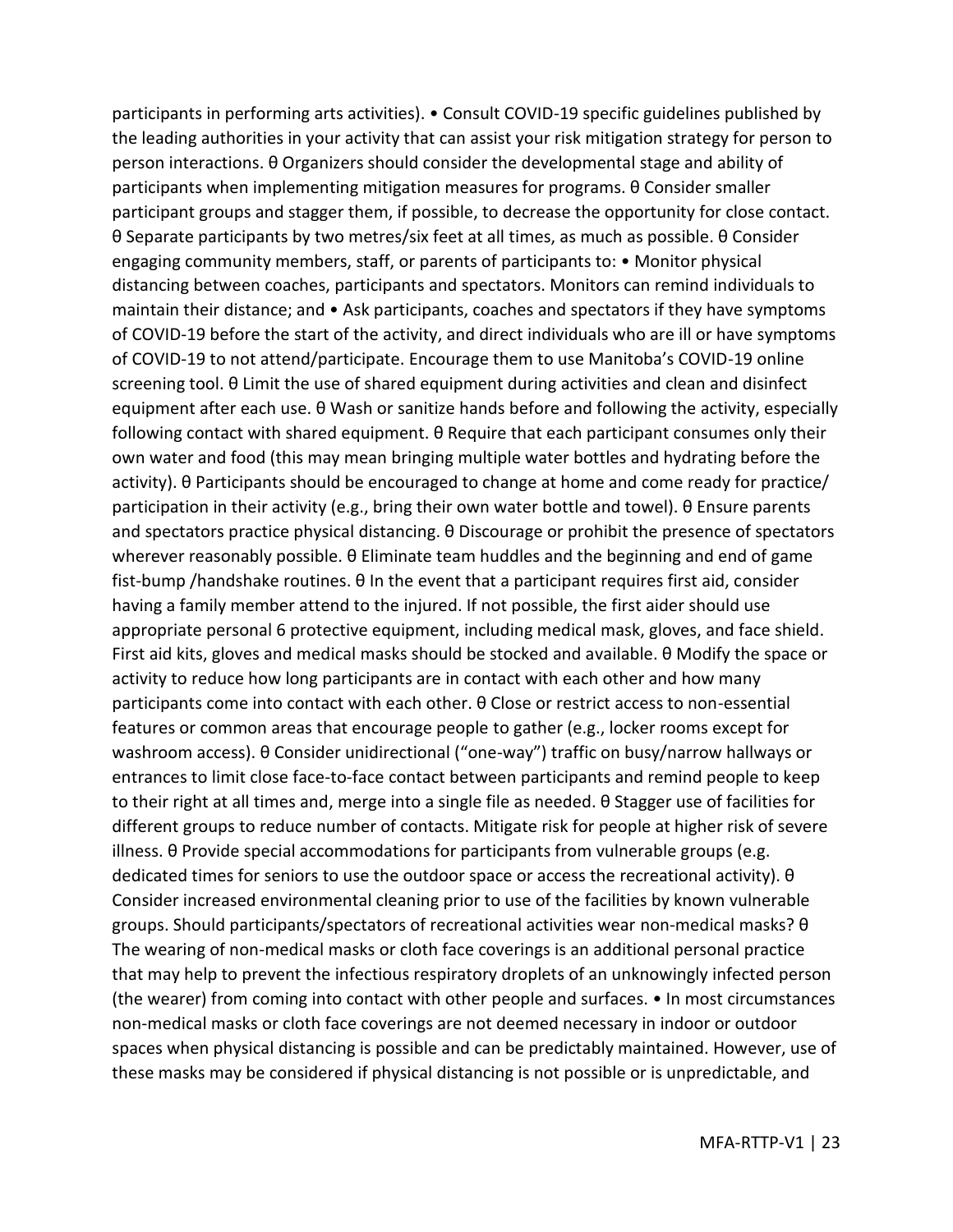local epidemiology and community transmission warrant it. • For sports where a face shield can be used (e.g. hockey), a face shield may be considered. • In some activities, wearing a nonmedical mask may not be practical or tolerable, e.g., in activities that require physical exertion there might be a risk of poor oxygenation, easily soiled/moistened mask due to sweating/heavy breathing, or risk from injury if the mask is caught on equipment. • Non-medical masks should not be placed on young children under age two as they may be unable to remove the mask without assistance, which could impair their breathing. • Children and youth in the same activity group will have recurrent interactions with one another, much like those of family members or people in a household. For this reason, non-medical masks may not be recommended. It will be important that group sizes are small and that the same children/youth, staff and volunteers are grouped together as much as possible. 7 • The ability of a child/youth to complete tasks and follow direction will be dependent on a variety of factors (e.g. age, maturity, physical ability, comprehension). It will be important for child/youth staff and/or volunteers to assess ability to properly use and care for non-medical masks, based on the individuality of children/youth. • It should be expected that some children/youth will wear nonmedical masks in settings that have not adopted non-medical masks policies. Staff and volunteers should monitor for, and address, any discrimination or bullying associated with this practice (whether stigmatization is experienced by those who wear masks, and/or those who do not) and monitor for proper use. If you choose to wear a non-medical or cloth mask, you must do the following: • Wash your hands immediately before putting it on and immediately after taking it off. • Practice good hand hygiene while wearing the mask. • Ensure your mask fits well (doesn't gape). • Do not share your mask with others. • Face masks can become contaminated on the outside, or when touched by your hands. Avoid touching your face mask while wearing it, change your mask as soon as it is damp or soiled and place the mask directly into a bag or into the washing machine, launder your mask on a hot cycle and dry it thoroughly